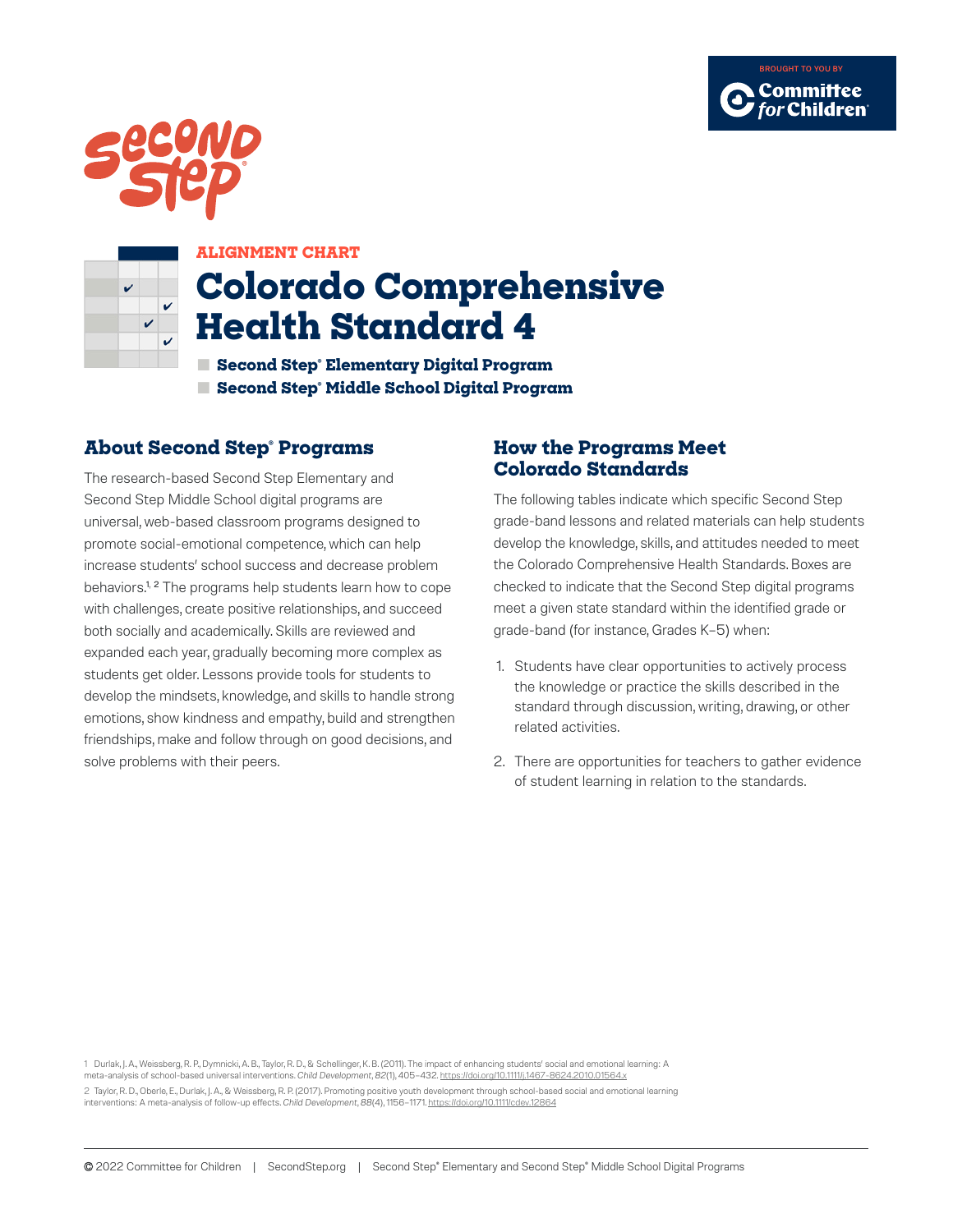|                                                                                                                                                                      |           |                                                      |                   |                 |                                       |  |                                                                                                                                                                                          | <b>Key Skills and Concepts</b> |                                                                                                  |                               |                               |                                                       |                                                         |                         |                                                                            |
|----------------------------------------------------------------------------------------------------------------------------------------------------------------------|-----------|------------------------------------------------------|-------------------|-----------------|---------------------------------------|--|------------------------------------------------------------------------------------------------------------------------------------------------------------------------------------------|--------------------------------|--------------------------------------------------------------------------------------------------|-------------------------------|-------------------------------|-------------------------------------------------------|---------------------------------------------------------|-------------------------|----------------------------------------------------------------------------|
|                                                                                                                                                                      |           | <b>Brain Builders</b><br>(Executive-Function Skills) |                   |                 | Unit 1: Growth Mindset & Goal-Setting |  |                                                                                                                                                                                          | Unit 2: Emotion Management     |                                                                                                  |                               | Unit 3: Empathy & Kindness    |                                                       |                                                         | Unit 4: Problem-Solving |                                                                            |
| <b>Second</b>                                                                                                                                                        |           |                                                      |                   |                 | attention helps us learn              |  | Understand that mistakes are part of learning<br>Identify familiar feelings from contextual and<br>behavioral cues<br>Name and apply slow breathing as an<br>emotion-management strategy |                                | $\overline{a}$<br>8g<br>Name and apply asking an adult for help as<br>motion-management strategy | others                        |                               | do to<br>$\overleftarrow{\mathrm{o}}$<br>$\sqrt{e}$ s | before                                                  |                         | Demonstrate apologizing, taking turns, sharing<br>as solutions to problems |
| Kindergarten                                                                                                                                                         |           |                                                      |                   |                 |                                       |  |                                                                                                                                                                                          |                                |                                                                                                  |                               |                               | can                                                   |                                                         |                         |                                                                            |
| <b>Colorado Comprehensive</b><br><b>Health Standard 4</b>                                                                                                            |           |                                                      |                   |                 |                                       |  |                                                                                                                                                                                          |                                |                                                                                                  | Recognize the kind acts of of | Recognize their own kind acts | Demonstrate things they<br>show kindness to others    | Manage strong emotions to feel calm<br>solving problems |                         |                                                                            |
| <b>Second Step® Elementary Digital Program</b>                                                                                                                       | Attention | Working memory                                       | nhibitory control | Focus attention | Recognize that a<br>and stay safe     |  |                                                                                                                                                                                          |                                |                                                                                                  |                               |                               |                                                       |                                                         | State the problem       |                                                                            |
| <b>Standards</b>                                                                                                                                                     |           |                                                      |                   |                 |                                       |  |                                                                                                                                                                                          |                                |                                                                                                  |                               |                               |                                                       |                                                         |                         |                                                                            |
| CH.K.4.1-a Identify "appropriate" and "inappropriate" touches                                                                                                        |           |                                                      |                   |                 |                                       |  |                                                                                                                                                                                          |                                |                                                                                                  |                               |                               |                                                       |                                                         |                         |                                                                            |
| CH.K.4.1-b Identify characteristics of a trusted adult                                                                                                               |           |                                                      |                   |                 |                                       |  |                                                                                                                                                                                          |                                |                                                                                                  |                               |                               |                                                       |                                                         |                         |                                                                            |
| CH.K.4.1-c Demonstrate how to tell a parent or trusted adult if inappropriate<br>touching occurs to self or others                                                   |           |                                                      |                   |                 |                                       |  |                                                                                                                                                                                          |                                |                                                                                                  |                               |                               |                                                       |                                                         |                         |                                                                            |
| CH.K.4.1-d Explain the importance of personal space in the classroom and<br>around others                                                                            |           |                                                      |                   |                 |                                       |  |                                                                                                                                                                                          |                                |                                                                                                  |                               |                               |                                                       |                                                         |                         |                                                                            |
| CH.K.4.2-a Explain safe behavior when getting on and off and while riding on<br>school buses                                                                         |           |                                                      |                   |                 |                                       |  |                                                                                                                                                                                          |                                |                                                                                                  |                               |                               |                                                       |                                                         |                         |                                                                            |
| CH.K.4.2-b Explain the importance of riding in the back seat and using<br>safety belts and motor vehicle booster seats when one is a passenger in a<br>motor vehicle |           |                                                      |                   |                 |                                       |  |                                                                                                                                                                                          |                                |                                                                                                  |                               |                               |                                                       |                                                         |                         |                                                                            |
| CH.K.4.2-c Recognize and describe the meaning of traffic signs                                                                                                       |           |                                                      |                   |                 |                                       |  |                                                                                                                                                                                          |                                |                                                                                                  |                               |                               |                                                       |                                                         |                         |                                                                            |
| CH.K.4.2-d Describe how rules at school can help to prevent injuries                                                                                                 |           |                                                      |                   |                 |                                       |  |                                                                                                                                                                                          |                                |                                                                                                  |                               |                               |                                                       |                                                         |                         |                                                                            |
| CH.K.4.2-e Demonstrate safe pedestrian behaviors                                                                                                                     |           |                                                      |                   |                 |                                       |  |                                                                                                                                                                                          |                                |                                                                                                  |                               |                               |                                                       |                                                         |                         |                                                                            |
| CH.K.4.3-a Demonstrate verbal and nonverbal ways to ask a parent or trusted<br>adult for help about an unsafe situation                                              |           |                                                      |                   |                 |                                       |  |                                                                                                                                                                                          |                                |                                                                                                  |                               |                               |                                                       |                                                         |                         |                                                                            |
| CH.K.4.3-b Describe how to call 911 or other emergency numbers for help                                                                                              |           |                                                      |                   |                 |                                       |  |                                                                                                                                                                                          |                                |                                                                                                  |                               |                               |                                                       |                                                         |                         |                                                                            |
| CH.K.4.3-c Define and explain the dangerous use of weapons and how to tell<br>a trusted adult if you see or hear about someone having a weapon                       |           |                                                      |                   |                 |                                       |  |                                                                                                                                                                                          |                                |                                                                                                  |                               |                               |                                                       |                                                         |                         |                                                                            |
| CH.K.4.3-d Identify unsafe or risky situations around the home, school,<br>and community                                                                             |           |                                                      |                   |                 |                                       |  |                                                                                                                                                                                          |                                |                                                                                                  |                               |                               |                                                       |                                                         |                         |                                                                            |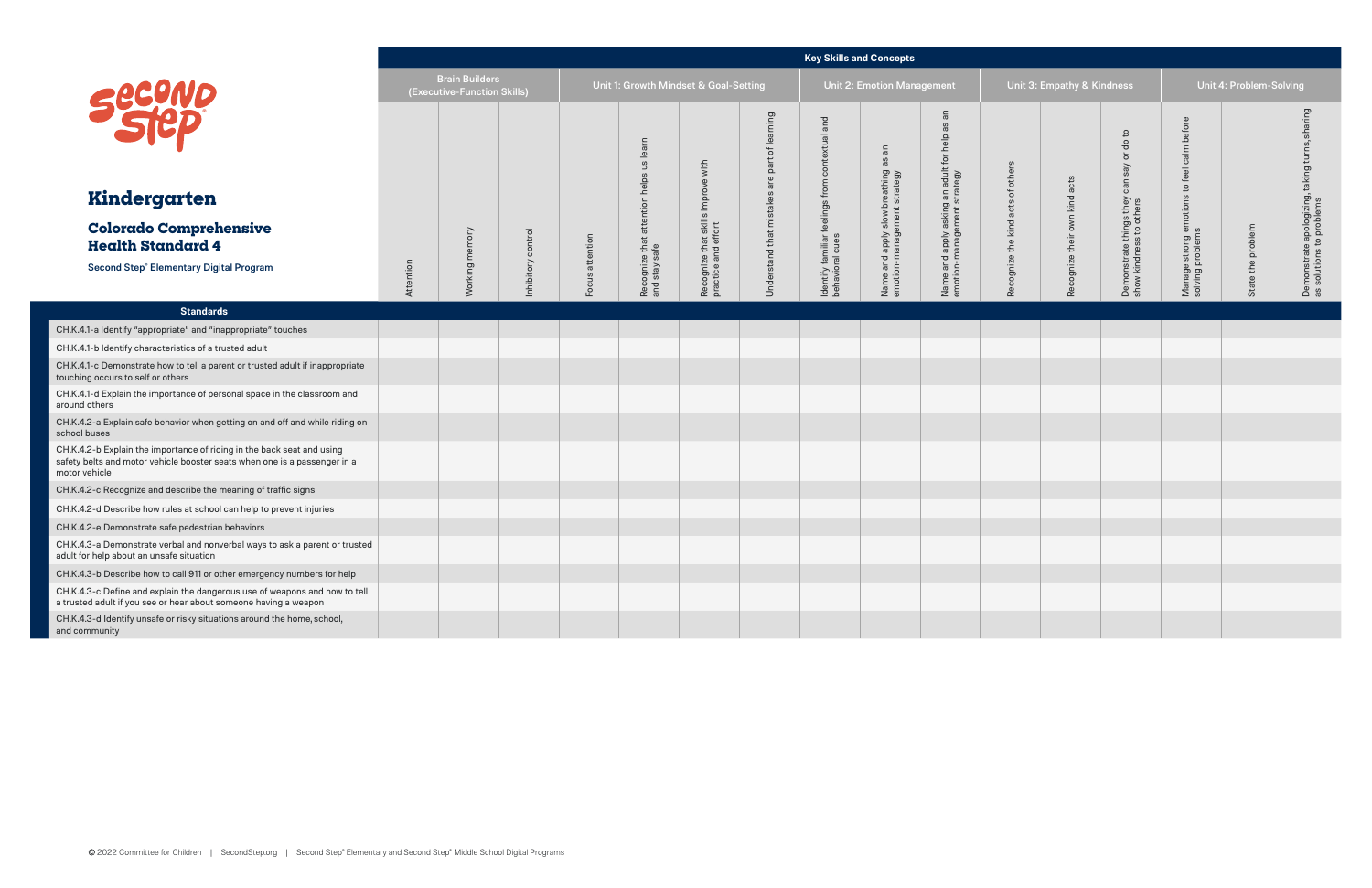|                                                                                                                                                        |           |                                                      |                   |                 |              |                                                           |                             |                                           | <b>Key Skills and Concepts</b>                                                                          |                                                                                                             |                                                                          |                                                      |                                                               |                                                                   |                                                                        |                                                           |
|--------------------------------------------------------------------------------------------------------------------------------------------------------|-----------|------------------------------------------------------|-------------------|-----------------|--------------|-----------------------------------------------------------|-----------------------------|-------------------------------------------|---------------------------------------------------------------------------------------------------------|-------------------------------------------------------------------------------------------------------------|--------------------------------------------------------------------------|------------------------------------------------------|---------------------------------------------------------------|-------------------------------------------------------------------|------------------------------------------------------------------------|-----------------------------------------------------------|
|                                                                                                                                                        |           | <b>Brain Builders</b><br>(Executive-Function Skills) |                   |                 |              | Unit 1: Growth Mindset & Goal-Setting                     |                             |                                           | Unit 2: Emotion Management                                                                              |                                                                                                             |                                                                          | Unit 3: Empathy & Kindness                           |                                                               |                                                                   | Unit 4: Problem-Solving                                                |                                                           |
| <b>Second</b><br><b>Grade 1</b>                                                                                                                        |           |                                                      |                   |                 |              | Recognize that skills improve with<br>practice and effort |                             | and<br>contextual                         | $\sigma$<br>$\overline{\rm cm}$<br>토<br>Infer a likely emotion that would arise<br>particular situation | slow<br>$\overline{\sigma}$<br>Apply emotion-management strategies<br>counting and asking an adult for help | ldentify how someone else might feel when<br>shown or not shown kindness | Identify ways to be kind in response<br>to scenarios | than<br>are better                                            | calm before<br>Manage strong emotions to feel<br>solving problems | $\overline{\sigma}$<br>State the problem without blame<br>name-calling | Demonstrate how to recognize accidents<br>and make amends |
| <b>Colorado Comprehensive</b><br><b>Health Standard 4</b>                                                                                              |           |                                                      |                   |                 | distractions |                                                           |                             |                                           |                                                                                                         |                                                                                                             |                                                                          |                                                      |                                                               |                                                                   |                                                                        |                                                           |
| <b>Second Step® Elementary Digital Program</b>                                                                                                         | Attention | Working memory                                       | nhibitory control | Focus attention | Manage o     |                                                           | Jse growth mindset language | Identify feelings from<br>behavioral cues |                                                                                                         |                                                                                                             |                                                                          |                                                      | Recognize that some kind acts<br>others in certain situations |                                                                   |                                                                        |                                                           |
| <b>Standards</b>                                                                                                                                       |           |                                                      |                   |                 |              |                                                           |                             |                                           |                                                                                                         |                                                                                                             |                                                                          |                                                      |                                                               |                                                                   |                                                                        |                                                           |
| CH.1.4.1-a Understand why it is wrong to tease others                                                                                                  |           |                                                      |                   |                 |              |                                                           |                             |                                           |                                                                                                         |                                                                                                             |                                                                          |                                                      |                                                               |                                                                   |                                                                        |                                                           |
| CH.1.4.1-b Identify why making fun of others is harmful to self and others                                                                             |           |                                                      |                   |                 |              |                                                           |                             |                                           |                                                                                                         |                                                                                                             |                                                                          |                                                      |                                                               |                                                                   |                                                                        |                                                           |
| CH.1.4.1-c Explain what to do if you or someone else is being bullied                                                                                  |           |                                                      |                   |                 |              |                                                           |                             |                                           |                                                                                                         |                                                                                                             |                                                                          |                                                      |                                                               |                                                                   |                                                                        |                                                           |
| CH.1.4.1-d Describe the difference between bullying and having a strong<br>disagreement between people                                                 |           |                                                      |                   |                 |              |                                                           |                             |                                           |                                                                                                         |                                                                                                             |                                                                          |                                                      |                                                               |                                                                   |                                                                        |                                                           |
| CH.1.4.1-e Describe the difference between telling and tattling                                                                                        |           |                                                      |                   |                 |              |                                                           |                             |                                           |                                                                                                         |                                                                                                             |                                                                          |                                                      |                                                               |                                                                   |                                                                        |                                                           |
| CH.1.4.1-f Describe how you would advocate for yourself and others in a<br>bullying situation                                                          |           |                                                      |                   |                 |              |                                                           |                             |                                           |                                                                                                         |                                                                                                             |                                                                          |                                                      |                                                               |                                                                   |                                                                        |                                                           |
| CH.1.4.2-a Identify safety hazards such as poison, fire, guns, water, playground<br>equipment, and household products in the home and community        |           |                                                      |                   |                 |              |                                                           |                             |                                           |                                                                                                         |                                                                                                             |                                                                          |                                                      |                                                               |                                                                   |                                                                        |                                                           |
| CH.1.4.2-b Identify household products or drugs that may be harmful if<br>ingested or inhaled (including marijuana edibles)                            |           |                                                      |                   |                 |              |                                                           |                             |                                           |                                                                                                         |                                                                                                             |                                                                          |                                                      |                                                               |                                                                   |                                                                        |                                                           |
| CH.1.4.2-c Explain why using medicines without adult permission<br>can be harmful                                                                      |           |                                                      |                   |                 |              |                                                           |                             |                                           |                                                                                                         |                                                                                                             |                                                                          |                                                      |                                                               |                                                                   |                                                                        |                                                           |
| CH.1.4.2-d Describe how to safely ride a bike, skateboard, and scooter as well<br>as use inline skates                                                 |           |                                                      |                   |                 |              |                                                           |                             |                                           |                                                                                                         |                                                                                                             |                                                                          |                                                      |                                                               |                                                                   |                                                                        |                                                           |
| CH.1.4.2-e Demonstrate strategies to avoid fires and burns (stop,<br>drop, and roll)                                                                   |           |                                                      |                   |                 |              |                                                           |                             |                                           |                                                                                                         |                                                                                                             |                                                                          |                                                      |                                                               |                                                                   |                                                                        |                                                           |
| CH.1.4.2-f Demonstrate how to call 911 or other emergency numbers for help<br>in dangerous situations                                                  |           |                                                      |                   |                 |              |                                                           |                             |                                           |                                                                                                         |                                                                                                             |                                                                          |                                                      |                                                               |                                                                   |                                                                        |                                                           |
| CH.1.4.2-g Identify safety rules and strategies to avoid hazards in the home<br>and community, such as fire, severe weather, power lines, and pool use |           |                                                      |                   |                 |              |                                                           |                             |                                           |                                                                                                         |                                                                                                             |                                                                          |                                                      |                                                               |                                                                   |                                                                        |                                                           |
| CH.1.4.2-h Identify safety rules around modern technology, including<br>the internet                                                                   |           |                                                      |                   |                 |              |                                                           |                             |                                           |                                                                                                         |                                                                                                             |                                                                          |                                                      |                                                               |                                                                   |                                                                        |                                                           |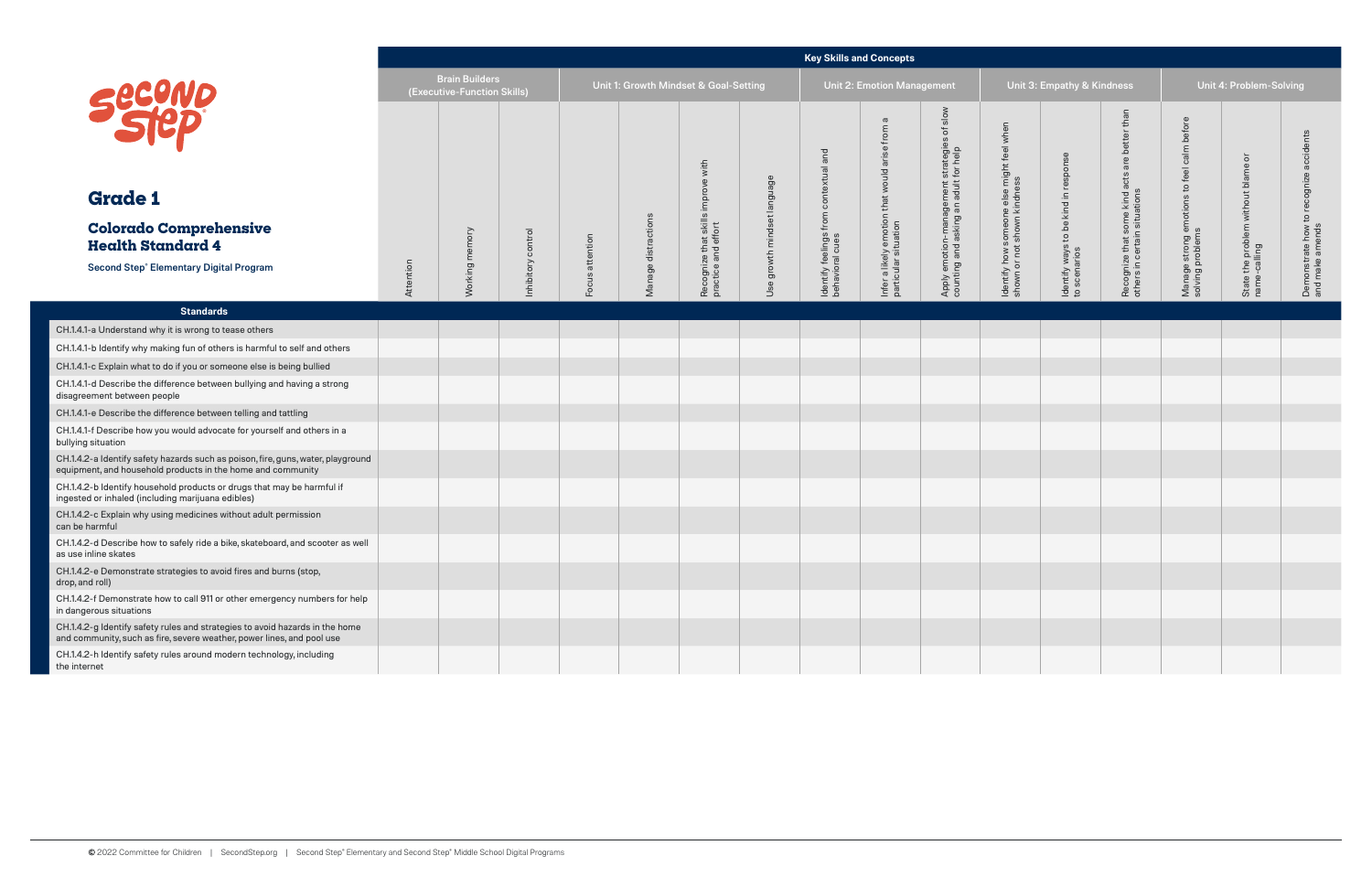|                                                                                                                                                                                                 |           |                                                      |                    |                         |                                                     |                                                                                      |                                                                             |                                                                     |                                                                        | <b>Key Skills and Concepts</b>                                    |                |                                                                                   |                                                   |                                                                |                                                 |                                    |                                                                               |                           |
|-------------------------------------------------------------------------------------------------------------------------------------------------------------------------------------------------|-----------|------------------------------------------------------|--------------------|-------------------------|-----------------------------------------------------|--------------------------------------------------------------------------------------|-----------------------------------------------------------------------------|---------------------------------------------------------------------|------------------------------------------------------------------------|-------------------------------------------------------------------|----------------|-----------------------------------------------------------------------------------|---------------------------------------------------|----------------------------------------------------------------|-------------------------------------------------|------------------------------------|-------------------------------------------------------------------------------|---------------------------|
|                                                                                                                                                                                                 |           | <b>Brain Builders</b><br>(Executive-Function Skills) |                    |                         | Unit 1: Growth Mindset & Goal-Setting               |                                                                                      |                                                                             |                                                                     | <b>Unit 2: Emotion Management</b>                                      |                                                                   |                | Unit 3: Empathy & Kindness                                                        |                                                   |                                                                |                                                 | Unit 4: Problem-Solving            |                                                                               |                           |
| <b>Secono</b>                                                                                                                                                                                   |           |                                                      |                    |                         |                                                     | Persevere through challenges while<br>recognizing that mistakes are part of learning | Recognize that skills improve with practice,<br>effort, and asking for help | and<br>Identify complex feelings from contextual<br>behavioral cues | Recognize that people can feel differently<br>about the same situation |                                                                   |                | Recognize how empathy helps them identify<br>when and how to show others kindness |                                                   | Manage strong emotions to feel calm before<br>solving problems | ੋ                                               |                                    | Recognize that some solutions work better<br>than others in a given situation |                           |
| <b>Grade 2</b>                                                                                                                                                                                  |           |                                                      |                    |                         |                                                     |                                                                                      |                                                                             |                                                                     |                                                                        |                                                                   |                |                                                                                   |                                                   |                                                                |                                                 | own solutions to a                 |                                                                               |                           |
| <b>Colorado Comprehensive</b><br><b>Health Standard 4</b>                                                                                                                                       |           |                                                      |                    | growth mindset language | Replace unhelpful thoughts with<br>helpful thoughts |                                                                                      |                                                                             |                                                                     |                                                                        | Apply using helpful thoughts as an<br>emotion-management strategy |                |                                                                                   | Apply empathy and perform kind<br>acts for others |                                                                | State the problem without blame<br>name-calling |                                    |                                                                               | Apply ways to make amends |
| <b>Second Step® Elementary Digital Program</b>                                                                                                                                                  | Attention | Working memory                                       | Inhibitory control | Use                     |                                                     |                                                                                      |                                                                             |                                                                     |                                                                        |                                                                   | Define empathy |                                                                                   |                                                   |                                                                |                                                 | Generate their of<br>given problem |                                                                               |                           |
| <b>Standards</b>                                                                                                                                                                                |           |                                                      |                    |                         |                                                     |                                                                                      |                                                                             |                                                                     |                                                                        |                                                                   |                |                                                                                   |                                                   |                                                                |                                                 |                                    |                                                                               |                           |
| CH.2.4.1-a Describe the dangers of using tobacco or non-<br>prescribed marijuana                                                                                                                |           |                                                      |                    |                         |                                                     |                                                                                      |                                                                             |                                                                     |                                                                        |                                                                   |                |                                                                                   |                                                   |                                                                |                                                 |                                    |                                                                               |                           |
| CH.2.4.1-b State reasons why and identify strategies to avoid secondhand<br>smoke from tobacco and marijuana                                                                                    |           |                                                      |                    |                         |                                                     |                                                                                      |                                                                             |                                                                     |                                                                        |                                                                   |                |                                                                                   |                                                   |                                                                |                                                 |                                    |                                                                               |                           |
| CH.2.1.4-c Demonstrate the ability to assertively refuse an unwanted item or<br>pressure from a peer                                                                                            |           |                                                      |                    |                         |                                                     |                                                                                      |                                                                             |                                                                     |                                                                        |                                                                   |                |                                                                                   |                                                   |                                                                |                                                 |                                    |                                                                               |                           |
| CH.2.4.2-a Access information regarding safe and proper household products<br>(e.g., using trusted adults, warning symbols on labels)                                                           |           |                                                      |                    |                         |                                                     |                                                                                      |                                                                             |                                                                     |                                                                        |                                                                   |                |                                                                                   |                                                   |                                                                |                                                 |                                    |                                                                               |                           |
| CH.2.4.2-b Explain that taking medications incorrectly can be harmful,<br>including vitamins                                                                                                    |           |                                                      |                    |                         |                                                     |                                                                                      |                                                                             |                                                                     |                                                                        |                                                                   |                |                                                                                   |                                                   |                                                                |                                                 |                                    |                                                                               |                           |
| CH.2.4.2-c Articulate the proper and safe use of products and substances<br>found in the home that can be harmful if used inappropriately                                                       |           |                                                      |                    |                         |                                                     |                                                                                      |                                                                             |                                                                     |                                                                        |                                                                   |                |                                                                                   |                                                   |                                                                |                                                 |                                    |                                                                               |                           |
| CH.2.4.2-d Identify the dangers of edible marijuana or tobacco products                                                                                                                         |           |                                                      |                    |                         |                                                     |                                                                                      |                                                                             |                                                                     |                                                                        |                                                                   |                |                                                                                   |                                                   |                                                                |                                                 |                                    |                                                                               |                           |
| CH.2.4.3-a Identify examples of physical bullying                                                                                                                                               |           |                                                      |                    |                         |                                                     |                                                                                      |                                                                             |                                                                     |                                                                        |                                                                   |                |                                                                                   |                                                   |                                                                |                                                 |                                    |                                                                               |                           |
| CH.2.4.3-b Identify examples of social bullying (e.g., rumors, gossiping,<br>excluding others)                                                                                                  |           |                                                      |                    |                         |                                                     |                                                                                      |                                                                             |                                                                     |                                                                        |                                                                   |                |                                                                                   |                                                   |                                                                |                                                 |                                    |                                                                               |                           |
| CH.2.4.3-c Describe the difference between verbal and nonverbal bullying<br>(e.g., dirty looks, sticking out tongue)                                                                            |           |                                                      |                    |                         |                                                     |                                                                                      |                                                                             |                                                                     |                                                                        |                                                                   |                |                                                                                   |                                                   |                                                                |                                                 |                                    |                                                                               |                           |
| CH.2.4.3-d Identify why making fun of others is harmful to self and others                                                                                                                      |           |                                                      |                    |                         |                                                     |                                                                                      |                                                                             |                                                                     |                                                                        |                                                                   |                |                                                                                   |                                                   |                                                                |                                                 |                                    |                                                                               |                           |
| CH.2.4.3-e Explain how to advocate for yourself and someone else who is<br>being bullied                                                                                                        |           |                                                      |                    |                         |                                                     |                                                                                      |                                                                             |                                                                     |                                                                        |                                                                   |                |                                                                                   |                                                   |                                                                |                                                 |                                    |                                                                               |                           |
| CH.2.4.4-a Demonstrate how to make a decision to call 911 or other<br>emergency numbers for help                                                                                                |           |                                                      |                    |                         |                                                     |                                                                                      |                                                                             |                                                                     |                                                                        |                                                                   |                |                                                                                   |                                                   |                                                                |                                                 |                                    |                                                                               |                           |
| CH.2.4.4-b Demonstrate effective refusal skills to avoid unsafe situations                                                                                                                      |           |                                                      |                    |                         |                                                     |                                                                                      |                                                                             |                                                                     |                                                                        |                                                                   |                |                                                                                   |                                                   |                                                                |                                                 |                                    |                                                                               |                           |
| CH.2.4.4-c Describe the use of safety equipment for specific activities and<br>sports such as biking                                                                                            |           |                                                      |                    |                         |                                                     |                                                                                      |                                                                             |                                                                     |                                                                        |                                                                   |                |                                                                                   |                                                   |                                                                |                                                 |                                    |                                                                               |                           |
| CH.2.4.4-d Identify ways to reduce or prevent the risk of injuries around water                                                                                                                 |           |                                                      |                    |                         |                                                     |                                                                                      |                                                                             |                                                                     |                                                                        |                                                                   |                |                                                                                   |                                                   |                                                                |                                                 |                                    |                                                                               |                           |
| CH2.4.4-e Develop an awareness of how modern technology can create<br>a distraction that leads to unsafe situations (e.g., looking down in a crowd,<br>unaware of traffic, awareness of others) |           |                                                      |                    |                         |                                                     |                                                                                      |                                                                             |                                                                     |                                                                        |                                                                   |                |                                                                                   |                                                   |                                                                |                                                 |                                    |                                                                               |                           |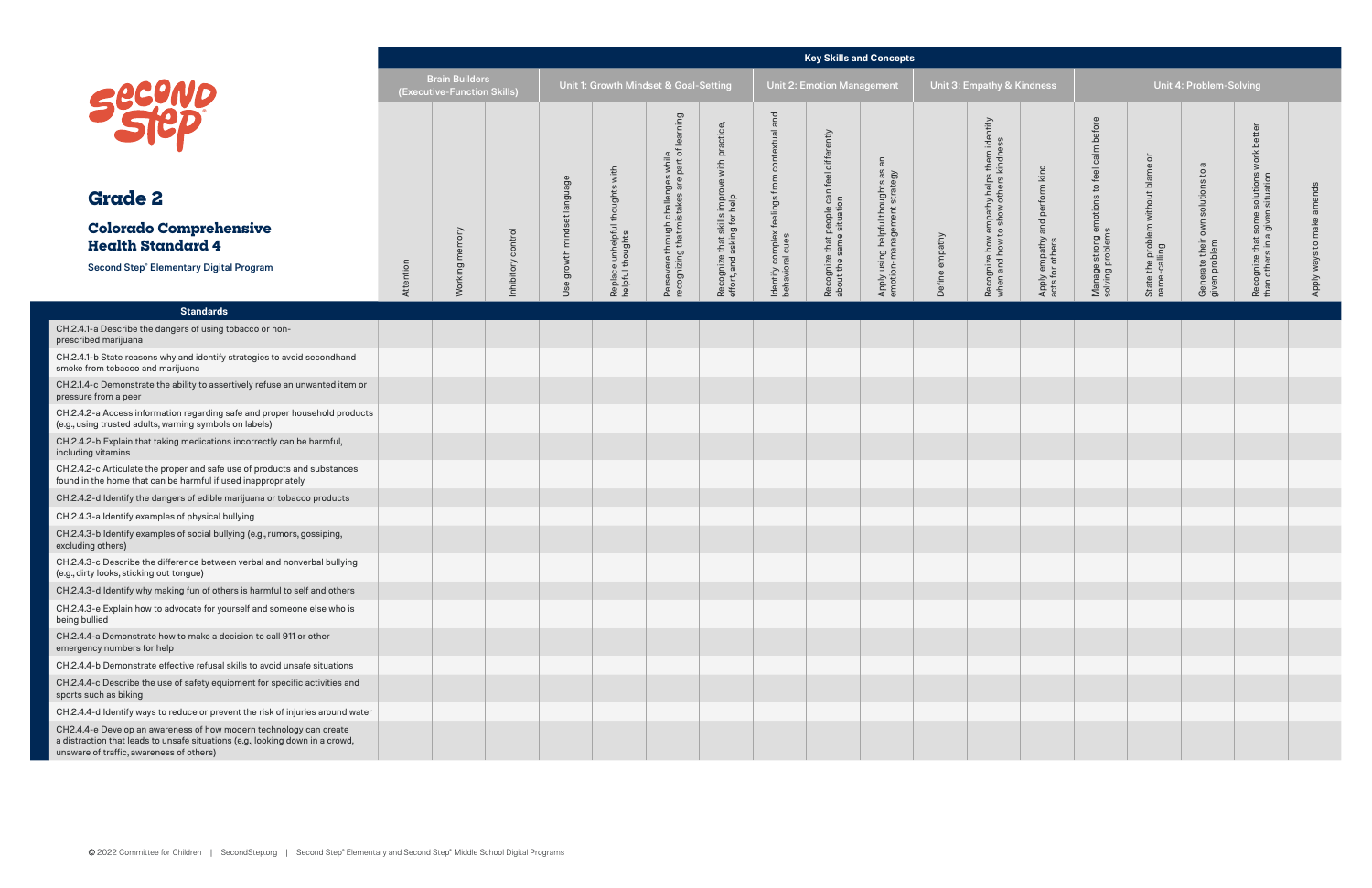|                                                                                                                                                                                      |              |                                                      |                    |                       |                                                  |                                                    |                                                        |                                           | <b>Key Skills and Concepts</b>                           |                                                               |                                                                      |                                                                            |                       |                                                                |                                                    |                                                 |                                                  |                              |
|--------------------------------------------------------------------------------------------------------------------------------------------------------------------------------------|--------------|------------------------------------------------------|--------------------|-----------------------|--------------------------------------------------|----------------------------------------------------|--------------------------------------------------------|-------------------------------------------|----------------------------------------------------------|---------------------------------------------------------------|----------------------------------------------------------------------|----------------------------------------------------------------------------|-----------------------|----------------------------------------------------------------|----------------------------------------------------|-------------------------------------------------|--------------------------------------------------|------------------------------|
|                                                                                                                                                                                      |              | <b>Brain Builders</b><br>(Executive-Function Skills) |                    |                       |                                                  | <b>Unit 1: Growth Mindset</b><br>& Goal-Setting    |                                                        |                                           | <b>Unit 2: Emotion Management</b>                        |                                                               |                                                                      | Unit 3: Empathy & Kindness                                                 |                       |                                                                |                                                    | Unit 4: Problem-Solving                         |                                                  |                              |
| Secono<br><b>Grade 3</b>                                                                                                                                                             |              |                                                      |                    |                       |                                                  | improve with practice,<br>rs, and trying a new way | get                                                    |                                           | with<br>emotions                                         |                                                               | and                                                                  | $\overline{c}$<br>efer<br>ă                                                |                       | Manage strong emotions to feel calm before<br>solving problems |                                                    | son<br>per<br>each<br>ិ៍<br>needs               | problem<br>$\sigma$<br>$\mathbf{c}$<br>solutions |                              |
| <b>Colorado Comprehensive</b><br><b>Health Standard 4</b><br><b>Second Step® Elementary Digital Program</b>                                                                          | Attention    | memory<br>lorking                                    | Inhibitory control | Cognitive flexibility | Understand that the brain can<br>grow and change | Recognize that skills i<br>effort, help from other | Make an effective plan for how to<br>better at a skill | Describe the role and purpose of emotions | Identify and label similar<br>different intensity levels | Recognize taking a break as an<br>emotion-management strategy | ldentify how kindness helps make friends<br>strengthen relationships | Recognize that different people may<br>be shown kindness in different ways | Demonstrate kind acts |                                                                | State the problem without blame or<br>name-calling | Restate the wants and<br>in a problem situation | own<br>their<br>erate                            | solution<br><u>sa</u><br>the |
| <b>Standards</b>                                                                                                                                                                     |              |                                                      |                    |                       |                                                  |                                                    |                                                        |                                           |                                                          |                                                               |                                                                      |                                                                            |                       |                                                                |                                                    |                                                 | Ge                                               |                              |
| CH.3.4.1-a Identify the short- and long-term effects of using tobacco,<br>marijuana, and exposure to secondhand smoke                                                                |              |                                                      |                    |                       |                                                  |                                                    |                                                        |                                           |                                                          |                                                               |                                                                      |                                                                            |                       |                                                                |                                                    |                                                 |                                                  |                              |
| CH.3.4.1-b Describe the dangers of prolonged exposure to secondhand<br>smoke and demonstrate strategies to avoid exposure                                                            |              |                                                      |                    |                       |                                                  |                                                    |                                                        |                                           |                                                          |                                                               |                                                                      |                                                                            |                       |                                                                |                                                    |                                                 |                                                  |                              |
| CH.3.4.1-c Understand that marijuana, illegal drugs, prescription drugs,<br>alcohol, and tobacco can be addicting, but can be treated                                                |              |                                                      |                    |                       |                                                  |                                                    |                                                        |                                           |                                                          |                                                               |                                                                      |                                                                            |                       |                                                                |                                                    |                                                 |                                                  |                              |
| CH.3.4.1-d Describe the benefits of abstaining from or discontinuing tobacco<br>and non-prescribed marijuana use                                                                     |              |                                                      |                    |                       |                                                  |                                                    |                                                        |                                           |                                                          |                                                               |                                                                      |                                                                            |                       |                                                                |                                                    |                                                 |                                                  |                              |
| CH.3.4.1-e Demonstrate the ability to assertively refuse an unwanted item                                                                                                            |              |                                                      |                    |                       |                                                  |                                                    |                                                        |                                           |                                                          |                                                               |                                                                      |                                                                            |                       |                                                                |                                                    |                                                 |                                                  |                              |
| CH.3.4.2-a Give examples of prosocial behaviors such as helping others,<br>being respectful of others, cooperation, consideration and being kind                                     | $\checkmark$ |                                                      |                    |                       |                                                  |                                                    |                                                        |                                           | V                                                        | $\checkmark$                                                  | $\checkmark$                                                         | $\mathbf v$                                                                | $\checkmark$          | $\boldsymbol{\mathcal{U}}$                                     | $\checkmark$                                       | $\checkmark$                                    | $\checkmark$                                     | $\checkmark$                 |
| CH.3.4.2-b Set a goal and a plan to be helpful and supportive to another<br>person at school or at home                                                                              |              |                                                      |                    |                       |                                                  |                                                    |                                                        |                                           |                                                          |                                                               | V                                                                    | $\checkmark$                                                               | $\checkmark$          |                                                                |                                                    |                                                 |                                                  |                              |
| CH.3.4.2-c Describe how responding to anger can be positive and/or negative                                                                                                          |              |                                                      |                    |                       |                                                  |                                                    |                                                        |                                           |                                                          |                                                               |                                                                      |                                                                            |                       |                                                                |                                                    |                                                 |                                                  |                              |
| CH.3.4.2-d Demonstrate strategies for self-control that can manage anger<br>and other strong feelings in positive ways                                                               |              |                                                      |                    |                       |                                                  |                                                    |                                                        |                                           | V                                                        | $\boldsymbol{\mathcal{U}}$                                    |                                                                      |                                                                            |                       | $\boldsymbol{\mathcal{U}}$                                     | V                                                  | V                                               | V                                                |                              |
| CH.3.4.3-a Define how injuries can occur at home, in school, and in<br>the community                                                                                                 |              |                                                      |                    |                       |                                                  |                                                    |                                                        |                                           |                                                          |                                                               |                                                                      |                                                                            |                       |                                                                |                                                    |                                                 |                                                  |                              |
| CH.3.4.3-b Create a personal safety plan and explain how it will be used at<br>home, in school, and in the community (e.g., bike safety, pedestrian safety,<br>emergency situations) |              |                                                      |                    |                       |                                                  |                                                    |                                                        |                                           |                                                          |                                                               |                                                                      |                                                                            |                       |                                                                |                                                    |                                                 |                                                  |                              |
| CH.3.4.3-c Identify safety rules around modern technology, including<br>the internet                                                                                                 |              |                                                      |                    |                       |                                                  |                                                    |                                                        |                                           |                                                          |                                                               |                                                                      |                                                                            |                       |                                                                |                                                    |                                                 |                                                  |                              |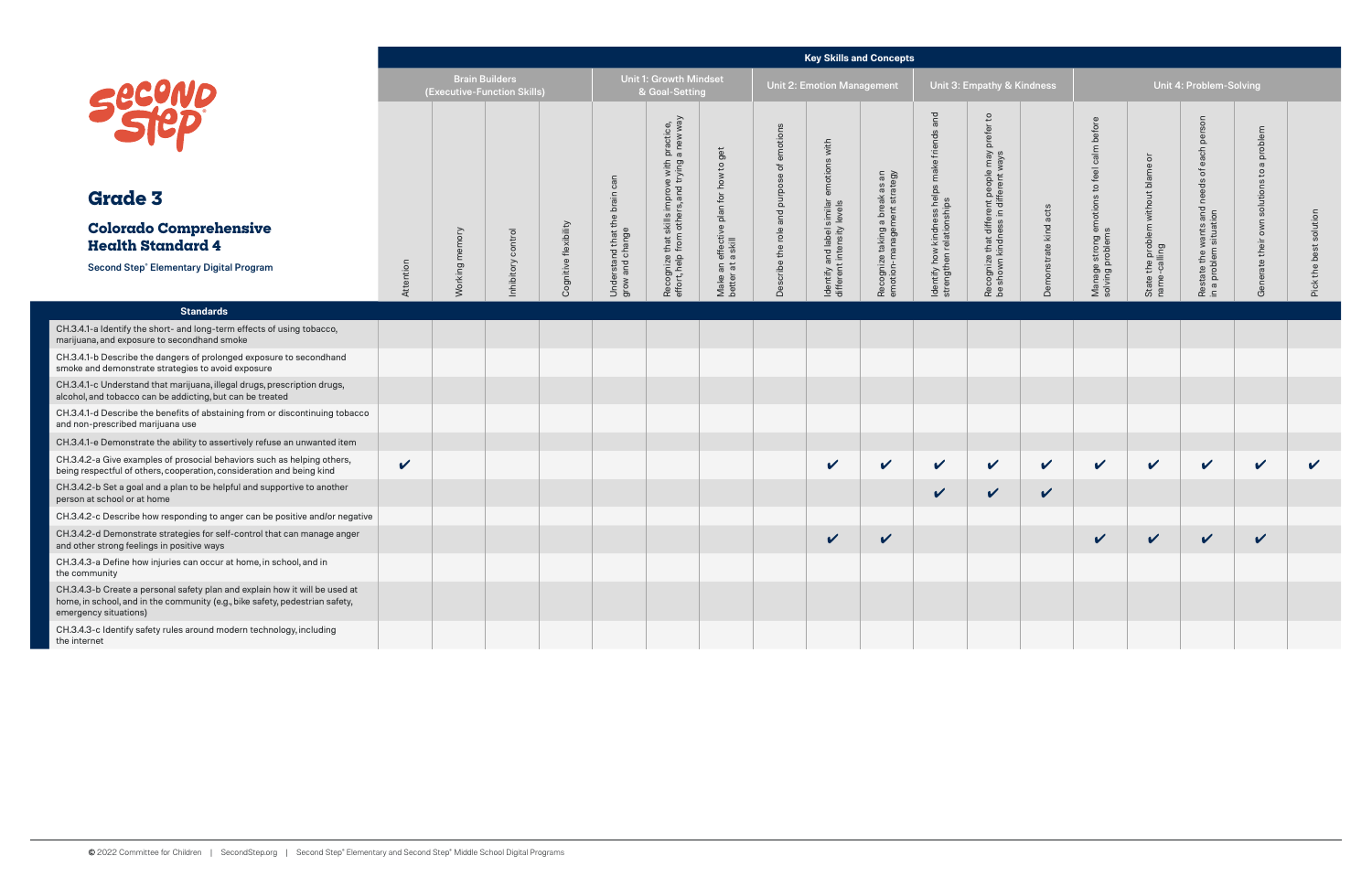#### **Key Skills and Concepts**

|                                                                                                                                                                                  |           |                                                      |            |                       |                                            |                                                          |                                                       |                                                                 |                                                                      | <b>Key Skills and Concepts</b>                         |                                                                                     |                                                                      |                                                                                           |                                                                |                                                               |                                                                  |                                                                       |                                                                                                   |                                                                          |
|----------------------------------------------------------------------------------------------------------------------------------------------------------------------------------|-----------|------------------------------------------------------|------------|-----------------------|--------------------------------------------|----------------------------------------------------------|-------------------------------------------------------|-----------------------------------------------------------------|----------------------------------------------------------------------|--------------------------------------------------------|-------------------------------------------------------------------------------------|----------------------------------------------------------------------|-------------------------------------------------------------------------------------------|----------------------------------------------------------------|---------------------------------------------------------------|------------------------------------------------------------------|-----------------------------------------------------------------------|---------------------------------------------------------------------------------------------------|--------------------------------------------------------------------------|
|                                                                                                                                                                                  |           | <b>Brain Builders</b><br>(Executive-Function Skills) |            |                       |                                            | <b>Unit 1: Growth Mindset</b><br>& Goal-Setting          |                                                       |                                                                 | Unit 2: Emotion Management                                           |                                                        |                                                                                     | Unit 3: Empathy & Kindness                                           |                                                                                           |                                                                |                                                               | Unit 4: Problem-Solving                                          |                                                                       |                                                                                                   |                                                                          |
| <b>Secono</b>                                                                                                                                                                    |           |                                                      |            |                       | and what an effective                      | م<br>ب<br>plan<br>$\sigma$                               |                                                       | Recognize that strong emotions make it hard<br>to think clearly | ∾.                                                                   |                                                        | get                                                                                 | Apply perspective-taking strategies to help<br>empathize with others | Recognize that another person's point of view<br>can change one's own thoughts or actions | Manage strong emotions to feel calm before<br>solving problems | Demonstrate speaking up for oneself when<br>solving a problem | State the problem without blaming and from<br>all points of view | Generate solutions that take all points of view<br>into consideration | $\varpi$<br>Evaluate possible outcomes of solutions to<br>problem based on others' points of view | Pick a solution that is safe, respectful, and<br>could work for everyone |
| <b>Grade 4</b>                                                                                                                                                                   |           |                                                      |            |                       |                                            |                                                          |                                                       |                                                                 |                                                                      |                                                        |                                                                                     |                                                                      |                                                                                           |                                                                |                                                               |                                                                  |                                                                       |                                                                                                   |                                                                          |
| <b>Colorado Comprehensive</b><br><b>Health Standard 4</b>                                                                                                                        |           | memory                                               | control    |                       | ldentify what a goal is a<br>plan includes | ldentify a shared class goal and make<br>reach that goal | Monitor progress and modify a plan to<br>reach a goal |                                                                 | Recognize that managing emotions<br>necessary to make good decisions | Apply reappraisal as an<br>emotion-management strategy | Recognize that empathy and<br>perspective-taking can help them<br>along with others |                                                                      |                                                                                           |                                                                |                                                               |                                                                  |                                                                       |                                                                                                   |                                                                          |
| Second Step® Elementary Digital Program                                                                                                                                          | Attention | Working                                              | Inhibitory | Cognitive flexibility |                                            |                                                          |                                                       |                                                                 |                                                                      |                                                        |                                                                                     |                                                                      |                                                                                           |                                                                |                                                               |                                                                  |                                                                       |                                                                                                   |                                                                          |
| <b>Standards</b>                                                                                                                                                                 |           |                                                      |            |                       |                                            |                                                          |                                                       |                                                                 |                                                                      |                                                        |                                                                                     |                                                                      |                                                                                           |                                                                |                                                               |                                                                  |                                                                       |                                                                                                   |                                                                          |
| CH.4.4.1-a Describe the purpose of prescribed and over-the-counter<br>medicines and how they can be used or misused in the treatment of common<br>medical problems               |           |                                                      |            |                       |                                            |                                                          |                                                       |                                                                 |                                                                      |                                                        |                                                                                     |                                                                      |                                                                                           |                                                                |                                                               |                                                                  |                                                                       |                                                                                                   |                                                                          |
| CH.4.4.1-b Demonstrate the ability to read, understand, and follow labels such<br>as those on common household medicines                                                         |           |                                                      |            |                       |                                            |                                                          |                                                       |                                                                 |                                                                      |                                                        |                                                                                     |                                                                      |                                                                                           |                                                                |                                                               |                                                                  |                                                                       |                                                                                                   |                                                                          |
| CH.4.4.1-c Summarize the risks associated with the inappropriate use of over-<br>the-counter medicines, prescriptions, and vitamins                                              |           |                                                      |            |                       |                                            |                                                          |                                                       |                                                                 |                                                                      |                                                        |                                                                                     |                                                                      |                                                                                           |                                                                |                                                               |                                                                  |                                                                       |                                                                                                   |                                                                          |
| CH.4.4.1-d Describe the steps to take if over-the-counter or prescription<br>drugs are used incorrectly                                                                          |           |                                                      |            |                       |                                            |                                                          |                                                       |                                                                 |                                                                      |                                                        |                                                                                     |                                                                      |                                                                                           |                                                                |                                                               |                                                                  |                                                                       |                                                                                                   |                                                                          |
| CH.4.4.2-a Demonstrate effective verbal and nonverbal ways to refuse<br>pressures to use marijuana, illegal drugs, abuse of prescription drugs,<br>alcohol, and tobacco          |           |                                                      |            |                       |                                            |                                                          |                                                       |                                                                 |                                                                      |                                                        |                                                                                     |                                                                      |                                                                                           |                                                                |                                                               |                                                                  |                                                                       |                                                                                                   |                                                                          |
| CH.4.4.2-b Describe strategies on how to avoid the use of marijuana, illegal<br>drugs, abuse of prescription drugs, alcohol, and tobacco                                         |           |                                                      |            |                       |                                            |                                                          |                                                       |                                                                 |                                                                      |                                                        |                                                                                     |                                                                      |                                                                                           |                                                                |                                                               |                                                                  |                                                                       |                                                                                                   |                                                                          |
| CH.4.4.2-c Examine the factors that influence a person's decision to use or<br>not to use marijuana, illegal drugs, prescription drugs, alcohol, and tobacco                     |           |                                                      |            |                       |                                            |                                                          |                                                       |                                                                 |                                                                      |                                                        |                                                                                     |                                                                      |                                                                                           |                                                                |                                                               |                                                                  |                                                                       |                                                                                                   |                                                                          |
| CH.4.4.3-a Demonstrate simple conflict resolution techniques to defuse a<br>potentially violent situation                                                                        |           |                                                      |            |                       |                                            |                                                          |                                                       |                                                                 |                                                                      |                                                        |                                                                                     |                                                                      |                                                                                           | $\checkmark$                                                   | $\checkmark$                                                  | $\checkmark$                                                     | $\checkmark$                                                          | $\checkmark$                                                                                      | $\checkmark$                                                             |
| CH.4.4.3-b Decribe situations that lead to violence, the consequences of<br>violent behavior, and the importance of resolving conflict through effective<br>communication skills |           |                                                      |            |                       |                                            |                                                          |                                                       |                                                                 |                                                                      |                                                        |                                                                                     |                                                                      |                                                                                           | $\checkmark$                                                   | $\mathbf{v}$                                                  | $\checkmark$                                                     | $\checkmark$                                                          | $\checkmark$                                                                                      |                                                                          |
| CH.4.4.3-c Explain a more positive alternative than using violence to<br>resolve a conflict                                                                                      |           |                                                      |            |                       |                                            |                                                          |                                                       |                                                                 |                                                                      |                                                        |                                                                                     |                                                                      |                                                                                           | $\checkmark$                                                   | $\checkmark$                                                  | $\checkmark$                                                     | $\checkmark$                                                          | $\checkmark$                                                                                      | $\checkmark$                                                             |
| CH.4.4.3-d Explain the potential dangers of having weapons at home, in<br>school, and in the community                                                                           |           |                                                      |            |                       |                                            |                                                          |                                                       |                                                                 |                                                                      |                                                        |                                                                                     |                                                                      |                                                                                           |                                                                |                                                               |                                                                  |                                                                       |                                                                                                   |                                                                          |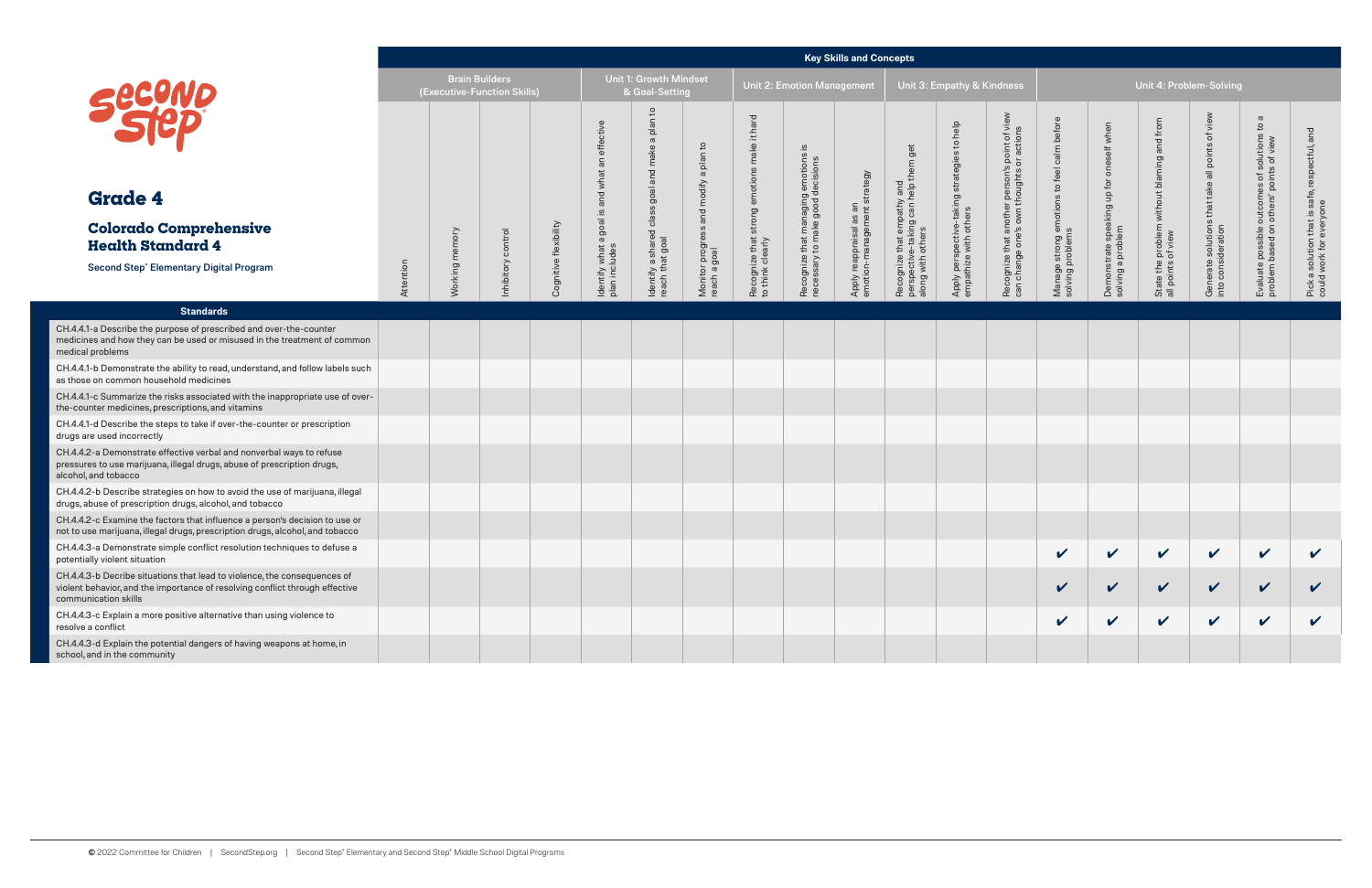|                                                                                                                                                                                      |              |                |                                                      |                       |                                         |                         |                                               |                                |                                                                                 | <b>Key Skills and Concepts</b>                                                       |                                                            |                                                                                   |                                                                                                                |                                                                |                                                                                       |                                                                            |                                                                        |                                                                          |                                                                                           |
|--------------------------------------------------------------------------------------------------------------------------------------------------------------------------------------|--------------|----------------|------------------------------------------------------|-----------------------|-----------------------------------------|-------------------------|-----------------------------------------------|--------------------------------|---------------------------------------------------------------------------------|--------------------------------------------------------------------------------------|------------------------------------------------------------|-----------------------------------------------------------------------------------|----------------------------------------------------------------------------------------------------------------|----------------------------------------------------------------|---------------------------------------------------------------------------------------|----------------------------------------------------------------------------|------------------------------------------------------------------------|--------------------------------------------------------------------------|-------------------------------------------------------------------------------------------|
| Secure                                                                                                                                                                               |              |                | <b>Brain Builders</b><br>(Executive-Function Skills) |                       |                                         |                         | Unit 1: Growth Mindset & Goal-Setting         |                                |                                                                                 | <b>Unit 2: Emotion Management</b>                                                    |                                                            |                                                                                   | Unit 3: Empathy<br>& Kindness                                                                                  |                                                                |                                                                                       |                                                                            | Unit 4: Problem-Solving                                                |                                                                          |                                                                                           |
|                                                                                                                                                                                      |              |                |                                                      |                       | $\overline{c}$<br>a plan<br>make        | and identify roadblocks |                                               |                                | them<br>Recognize the unique things that cause<br>to experience strong emotions | ldentify emotion-management strategies they<br>currently use that work well for them |                                                            | Identify and analyze how individuals use<br>empathy to make their community bette | Use empathy and perspective-taking to<br>identify a problem and a potential solution<br>within their community | Manage strong emotions to feel calm before<br>solving problems | State the problem without blaming and from<br>the perspectives of all people involved |                                                                            | $\sigma$<br>$\mathbf{c}$<br>of solutions to<br>ints of view<br>$\rm 5$ | Pick a solution that is safe, respectful, and<br>could work for everyone | ldentify when, where, and with whom they<br>think it would be best to work on the problem |
| <b>Grade 5</b>                                                                                                                                                                       |              |                |                                                      |                       | goal and                                |                         | work                                          |                                |                                                                                 |                                                                                      |                                                            |                                                                                   |                                                                                                                |                                                                |                                                                                       |                                                                            |                                                                        |                                                                          |                                                                                           |
| <b>Colorado Comprehensive</b><br><b>Health Standard 4</b>                                                                                                                            |              | memory         | control                                              |                       | Identify a personal g<br>reach the goal |                         | Modify a plan to move or<br>around roadblocks | Reflect to inform future goals |                                                                                 |                                                                                      | Anticipate and plan for situations that<br>strong emotions |                                                                                   |                                                                                                                |                                                                |                                                                                       | Generate solutions to take all people's<br>perspectives into consideration | Evaluate possible outcomes<br>problem based on others' poi             |                                                                          |                                                                                           |
| <b>Second Step® Elementary Digital Program</b>                                                                                                                                       | Attention    | <b>Working</b> | Inhibitory                                           | Cognitive flexibility |                                         | Monitor progress        |                                               |                                |                                                                                 |                                                                                      |                                                            |                                                                                   |                                                                                                                |                                                                |                                                                                       |                                                                            |                                                                        |                                                                          |                                                                                           |
| <b>Standards</b>                                                                                                                                                                     |              |                |                                                      |                       |                                         |                         |                                               |                                |                                                                                 |                                                                                      |                                                            |                                                                                   |                                                                                                                |                                                                |                                                                                       |                                                                            |                                                                        |                                                                          |                                                                                           |
| CH.5.4.1-a Identify sources of accurate information about the effects of<br>alcohol, tobacco, and marijuana                                                                          |              |                |                                                      |                       |                                         |                         |                                               |                                |                                                                                 |                                                                                      |                                                            |                                                                                   |                                                                                                                |                                                                |                                                                                       |                                                                            |                                                                        |                                                                          |                                                                                           |
| CH.5.4.1-b Analyze the dangers of use or experimentation with marijuana,<br>illegal drugs, prescription drugs, alcohol, and tobacco                                                  |              |                |                                                      |                       |                                         |                         |                                               |                                |                                                                                 |                                                                                      |                                                            |                                                                                   |                                                                                                                |                                                                |                                                                                       |                                                                            |                                                                        |                                                                          |                                                                                           |
| CH.5.4.1-c Demonstrate a decision-making process to make good<br>decisions about the use of marijuana, illegal drugs, prescription drugs,<br>alcohol, and tobacco                    |              |                |                                                      |                       |                                         |                         |                                               |                                |                                                                                 |                                                                                      |                                                            |                                                                                   |                                                                                                                |                                                                |                                                                                       |                                                                            |                                                                        |                                                                          |                                                                                           |
| CH.5.4.1-d Describe the proper use of over-the-counter and<br>prescription drugs                                                                                                     |              |                |                                                      |                       |                                         |                         |                                               |                                |                                                                                 |                                                                                      |                                                            |                                                                                   |                                                                                                                |                                                                |                                                                                       |                                                                            |                                                                        |                                                                          |                                                                                           |
| CH.5.4.2-a Identify factors that influence both violent and<br>nonviolent behaviors                                                                                                  |              |                |                                                      |                       |                                         |                         |                                               |                                | $\checkmark$                                                                    | $\checkmark$                                                                         | $\checkmark$                                               |                                                                                   |                                                                                                                | $\checkmark$                                                   | $\checkmark$                                                                          | $\checkmark$                                                               | $\checkmark$                                                           | $\checkmark$                                                             | $\checkmark$                                                                              |
| CH.5.4.2-b Explain the impact and the short- and long-term consequences of<br>bullying, physical fighting, and violence                                                              |              |                |                                                      |                       |                                         |                         |                                               |                                |                                                                                 |                                                                                      |                                                            |                                                                                   |                                                                                                                |                                                                |                                                                                       |                                                                            |                                                                        |                                                                          |                                                                                           |
| CH.5.4.2-c Demonstrate prosocial communication skills and strategies to<br>diffuse conflict and avoid violence                                                                       | $\checkmark$ |                | V                                                    |                       |                                         |                         |                                               |                                | $\boldsymbol{\mathcal{U}}$                                                      | $\checkmark$                                                                         | V                                                          | $\checkmark$                                                                      | $\checkmark$                                                                                                   | $\checkmark$                                                   | $\checkmark$                                                                          | $\checkmark$                                                               | $\checkmark$                                                           | $\checkmark$                                                             | $\checkmark$                                                                              |
| CH.5.4.2-d Describe how to use social media to promote positive<br>relationships                                                                                                     |              |                |                                                      |                       |                                         |                         |                                               |                                |                                                                                 |                                                                                      |                                                            |                                                                                   |                                                                                                                |                                                                |                                                                                       |                                                                            |                                                                        |                                                                          |                                                                                           |
| CH.5.4.2-e Identify resources, including safe people, parents, or adults,<br>who can help prevent or intervene in unsafe situations in the school<br>and community                   |              |                |                                                      |                       |                                         |                         |                                               |                                |                                                                                 | $\boldsymbol{\mathcal{U}}$                                                           | $\mathbf{v}$                                               | $\checkmark$                                                                      | $\checkmark$                                                                                                   | $\checkmark$                                                   | $\checkmark$                                                                          | $\checkmark$                                                               | $\checkmark$                                                           | $\boldsymbol{\mathcal{U}}$                                               | $\boldsymbol{\mathcal{U}}$                                                                |
| CH.5.4.3-a Identify ways to reduce the risk of injuries from animal bites and<br>insect stings                                                                                       |              |                |                                                      |                       |                                         |                         |                                               |                                |                                                                                 |                                                                                      |                                                            |                                                                                   |                                                                                                                |                                                                |                                                                                       |                                                                            |                                                                        |                                                                          |                                                                                           |
| CH.5.4.3-b Explain what to do, such as calling 911 or a poison control center, if<br>someone is injured or is poisoned by products such as household cleaners or<br>other substances |              |                |                                                      |                       |                                         |                         |                                               |                                |                                                                                 |                                                                                      |                                                            |                                                                                   |                                                                                                                |                                                                |                                                                                       |                                                                            |                                                                        |                                                                          |                                                                                           |
| CH.5.4.3-c Describe first aid procedures for a variety of situations, including<br>insect stings, bites, poisoning, and choking                                                      |              |                |                                                      |                       |                                         |                         |                                               |                                |                                                                                 |                                                                                      |                                                            |                                                                                   |                                                                                                                |                                                                |                                                                                       |                                                                            |                                                                        |                                                                          |                                                                                           |
| CH.5.4.3-d Develop and apply a decision-making process for avoiding<br>situations that could lead to injury                                                                          |              |                |                                                      |                       |                                         |                         |                                               |                                |                                                                                 |                                                                                      |                                                            |                                                                                   |                                                                                                                |                                                                |                                                                                       |                                                                            |                                                                        |                                                                          |                                                                                           |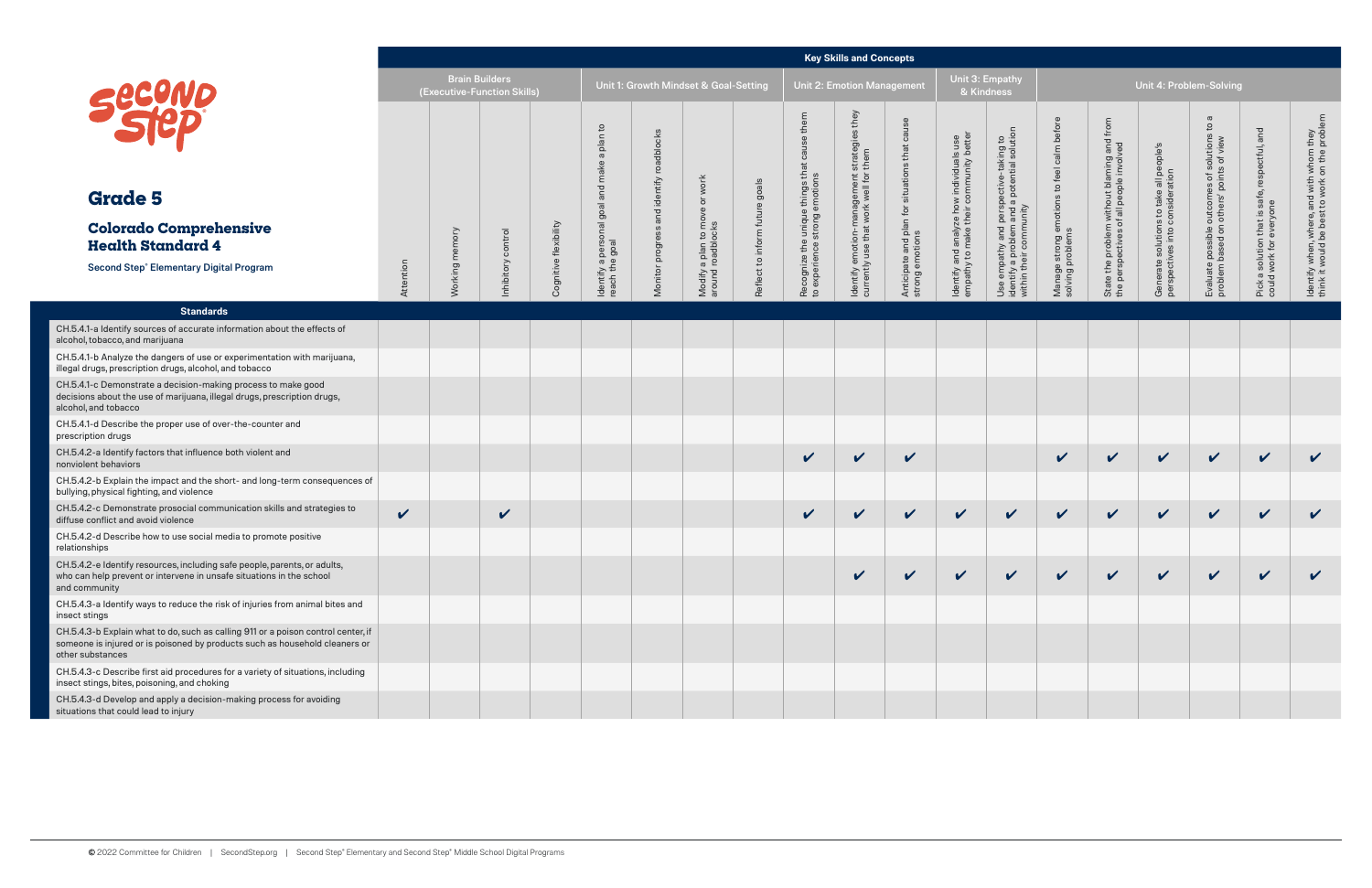| ons & Decisions                                                  |                                                                      |                                                                             | Unit 4: Managing Relationships & Social Conflict |                                                         |
|------------------------------------------------------------------|----------------------------------------------------------------------|-----------------------------------------------------------------------------|--------------------------------------------------|---------------------------------------------------------|
| Apply emotion-management strategies across<br>different contexts | Recognize the difference between minor and<br>major social conflicts | Describe the different perspectives of the people<br>involved in a conflict | Apply the four-step conflict resolution process  | Identify ways to make amends after a<br>social conflict |
|                                                                  |                                                                      |                                                                             |                                                  |                                                         |
|                                                                  |                                                                      |                                                                             |                                                  |                                                         |
|                                                                  |                                                                      |                                                                             |                                                  |                                                         |
|                                                                  |                                                                      |                                                                             |                                                  |                                                         |
|                                                                  |                                                                      |                                                                             |                                                  |                                                         |
|                                                                  |                                                                      |                                                                             |                                                  |                                                         |
|                                                                  |                                                                      |                                                                             |                                                  |                                                         |
|                                                                  |                                                                      |                                                                             |                                                  |                                                         |
|                                                                  |                                                                      |                                                                             |                                                  |                                                         |
|                                                                  |                                                                      |                                                                             |                                                  |                                                         |
|                                                                  |                                                                      |                                                                             |                                                  |                                                         |
|                                                                  |                                                                      |                                                                             |                                                  |                                                         |
|                                                                  |                                                                      |                                                                             |                                                  |                                                         |
|                                                                  |                                                                      |                                                                             |                                                  |                                                         |
|                                                                  |                                                                      |                                                                             |                                                  |                                                         |
|                                                                  |                                                                      |                                                                             |                                                  |                                                         |

|                                                                                                                                                                                                |                                                            |                              |                                               |                               |                                    |                                           |                                                          | <b>Key Skills and Concepts</b>                          |                                               |                                                                                    |                                                                     |                                                                         |                                                     |                                                  |                                                         |
|------------------------------------------------------------------------------------------------------------------------------------------------------------------------------------------------|------------------------------------------------------------|------------------------------|-----------------------------------------------|-------------------------------|------------------------------------|-------------------------------------------|----------------------------------------------------------|---------------------------------------------------------|-----------------------------------------------|------------------------------------------------------------------------------------|---------------------------------------------------------------------|-------------------------------------------------------------------------|-----------------------------------------------------|--------------------------------------------------|---------------------------------------------------------|
|                                                                                                                                                                                                |                                                            |                              | <b>Unit 1: Mindsets &amp; Goals</b>           |                               |                                    | Unit 2: Recognizing Bullying & Harassment |                                                          |                                                         |                                               | Unit 3: Thoughts, Emotions & Decisions                                             |                                                                     |                                                                         |                                                     | Unit 4: Managing Relationships & Social Conflict |                                                         |
| <b>Second</b>                                                                                                                                                                                  | are common                                                 | change<br>and<br>grow<br>can | goals<br>and create plans to achieve personal |                               | Recognize common types of bullying | of bullying                               | Determine the best upstander strategy<br>for a situation | Apply responsible decision-making to be<br>an upstander | ssess when and why one feels a strong emotion | Understand how emotions influence<br>decision-making in positive and negative ways | across<br>Apply emotion-management strategies<br>different contexts | and<br>Recognize the difference between minor<br>major social conflicts | people<br>the<br>$\overline{\sigma}$<br>perspective | resolution process                               | ldentify ways to make amends after a<br>social conflict |
| <b>Grade 6</b>                                                                                                                                                                                 |                                                            |                              |                                               |                               |                                    |                                           |                                                          |                                                         |                                               |                                                                                    |                                                                     |                                                                         |                                                     |                                                  |                                                         |
| <b>Colorado Comprehensive</b><br><b>Health Standard 4</b>                                                                                                                                      |                                                            |                              |                                               | onitor progress towards goals |                                    |                                           |                                                          |                                                         |                                               |                                                                                    |                                                                     |                                                                         |                                                     |                                                  |                                                         |
| Second Step® Middle School Digital Program                                                                                                                                                     | Recognize that social challenges<br>and get better in time | Understand that the brain    | Set                                           | Σ                             |                                    | Understand the negative impacts           |                                                          |                                                         |                                               |                                                                                    |                                                                     |                                                                         | Describe the different<br>involved in a conflict    | Apply the four-step conflict                     |                                                         |
| <b>Standards</b>                                                                                                                                                                               |                                                            |                              |                                               |                               |                                    |                                           |                                                          |                                                         |                                               |                                                                                    |                                                                     |                                                                         |                                                     |                                                  |                                                         |
| CH.6.4.1-a Analyze influences such as genetics, personality, and risk-seeking<br>behaviors on drug use (marijuana, illegal drugs, prescription drugs, alcohol,<br>and tobacco)                 |                                                            |                              |                                               |                               |                                    |                                           |                                                          |                                                         |                                               |                                                                                    |                                                                     |                                                                         |                                                     |                                                  |                                                         |
| CH.6.4.1-b Analyze external influences on the use of marijuana, illegal drugs,<br>prescription drugs, alcohol, and tobacco                                                                     |                                                            |                              |                                               |                               |                                    |                                           |                                                          |                                                         |                                               |                                                                                    |                                                                     |                                                                         |                                                     |                                                  |                                                         |
| CH.6.4.1-c Analyze various strategies the media uses, including<br>advertisements and movies, to encourage or discourage marijuana, illegal<br>drugs, prescription drugs, alcohol, and tobacco |                                                            |                              |                                               |                               |                                    |                                           |                                                          |                                                         |                                               |                                                                                    |                                                                     |                                                                         |                                                     |                                                  |                                                         |
| CH.6.4.1-d Identify common mixed messages about marijuana, illegal drugs,<br>prescription drugs, alcohol, and tobacco use in the media                                                         |                                                            |                              |                                               |                               |                                    |                                           |                                                          |                                                         |                                               |                                                                                    |                                                                     |                                                                         |                                                     |                                                  |                                                         |
| CH.6.4.1-e Analyze the perception versus the reality of drug use in<br>adolescents (marijuana, illegal drugs, prescription drugs, alcohol, and tobacco)                                        |                                                            |                              |                                               |                               |                                    |                                           |                                                          |                                                         |                                               |                                                                                    |                                                                     |                                                                         |                                                     |                                                  |                                                         |
| CH.6.4.2-a Demonstrate effective, assertive refusal skills in refusing<br>marijuana, illegal drugs, abuse of prescription drugs, alcohol, and tobacco                                          |                                                            |                              |                                               |                               |                                    |                                           |                                                          |                                                         |                                               |                                                                                    |                                                                     |                                                                         |                                                     |                                                  |                                                         |
| CH.6.4.2-b Explain how decisions about drug and substance use affect<br>relationships                                                                                                          |                                                            |                              |                                               |                               |                                    |                                           |                                                          |                                                         |                                               |                                                                                    |                                                                     |                                                                         |                                                     |                                                  |                                                         |
| CH.6.4.2-c Identify and summarize positive alternatives to drug and<br>substance use                                                                                                           |                                                            |                              |                                               |                               |                                    |                                           |                                                          |                                                         |                                               |                                                                                    |                                                                     |                                                                         |                                                     |                                                  |                                                         |
| CH.6.4.2-d Demonstrate planning skills for avoiding marijuana, illegal drugs,<br>abuse of prescription drugs, alcohol, and tobacco                                                             |                                                            |                              |                                               |                               |                                    |                                           |                                                          |                                                         |                                               |                                                                                    |                                                                     |                                                                         |                                                     |                                                  |                                                         |
| CH.6.4.3-a Understand the definition of bullying, as well as the roles of a<br>bystander, perpetrator/bully, and victim in bullying                                                            |                                                            |                              |                                               |                               | V                                  | $\checkmark$                              | $\checkmark$                                             | $\checkmark$                                            |                                               |                                                                                    |                                                                     |                                                                         |                                                     |                                                  |                                                         |
| CH.6.4.3-b Demonstrate how to prevent or stop bullying as a bystander,<br>perpetrator, or victim                                                                                               |                                                            |                              |                                               |                               | $\checkmark$                       | $\mathbf{v}$                              | $\checkmark$                                             | $\checkmark$                                            |                                               |                                                                                    |                                                                     |                                                                         |                                                     |                                                  |                                                         |
| CH.6.4.3-c Understand the consequences of unaddressed bullying for the<br>victim, perpetrator/bully, and bystanders                                                                            |                                                            |                              |                                               |                               | V                                  | $\checkmark$                              | $\checkmark$                                             | $\checkmark$                                            |                                               |                                                                                    |                                                                     |                                                                         |                                                     |                                                  |                                                         |
| CH.6.4.3-d Advocate for a postive and respectful school environment that<br>supports prosocial behavior                                                                                        |                                                            |                              |                                               |                               |                                    |                                           | $\checkmark$                                             | $\checkmark$                                            |                                               |                                                                                    |                                                                     |                                                                         |                                                     |                                                  |                                                         |
| CH.6.4.3-e Demonstrate the ability to identify a parent, trusted adult,<br>or appropriate legal authorities to whom school or community violence<br>should be reported                         |                                                            |                              |                                               |                               | V                                  | $\checkmark$                              | $\checkmark$                                             | $\checkmark$                                            |                                               |                                                                                    |                                                                     |                                                                         |                                                     | $\checkmark$                                     |                                                         |
| CH.6.4.3-f Describe the dangers of and actions to be taken if aware of threats<br>to harm self or others                                                                                       |                                                            |                              |                                               |                               |                                    |                                           |                                                          |                                                         |                                               |                                                                                    |                                                                     |                                                                         |                                                     |                                                  |                                                         |
| CH.6.4.3-g Describe the dangers of and actions to be taken if weapons are<br>seen or suspected in schools                                                                                      |                                                            |                              |                                               |                               |                                    |                                           |                                                          |                                                         |                                               |                                                                                    |                                                                     |                                                                         |                                                     |                                                  |                                                         |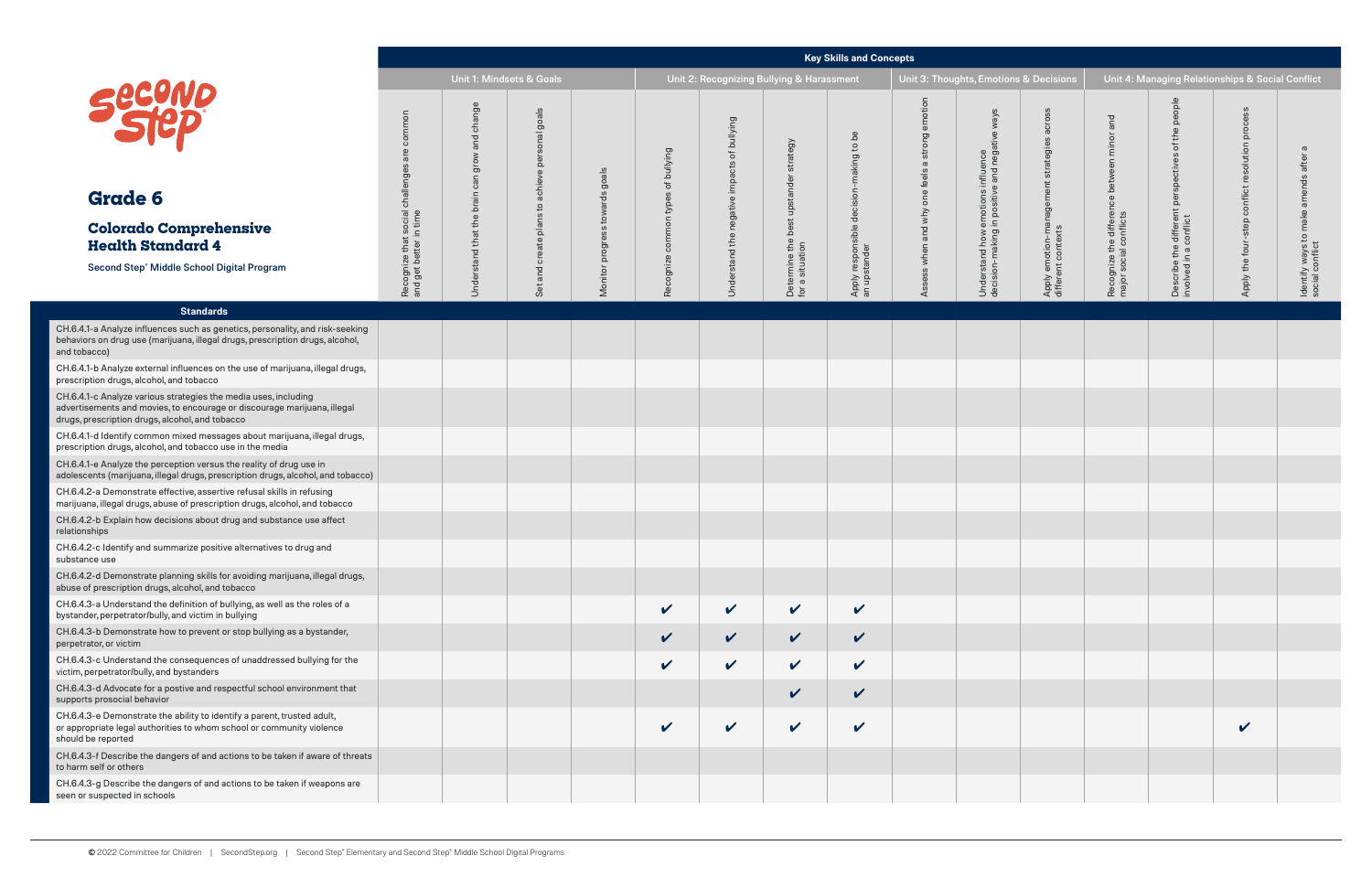|                                                                                                                       |                                       |          |                                           |       |                                             |                                           |                                  | <b>Key Skills and Concepts</b>       |                                                                 |                        |                                                 |                                                  |              |                                       |
|-----------------------------------------------------------------------------------------------------------------------|---------------------------------------|----------|-------------------------------------------|-------|---------------------------------------------|-------------------------------------------|----------------------------------|--------------------------------------|-----------------------------------------------------------------|------------------------|-------------------------------------------------|--------------------------------------------------|--------------|---------------------------------------|
|                                                                                                                       |                                       |          | Unit 1: Mindsets & Goals                  |       |                                             | Unit 2: Recognizing Bullying & Harassment |                                  |                                      | Unit 3: Thoughts, Emotions & Decisions                          |                        |                                                 | Unit 4: Managing Relationships & Social Conflict |              |                                       |
| SECOND                                                                                                                |                                       | nge<br>둥 | goals<br>$\overline{m}$                   | goals | bullying<br>$\overline{\sigma}$<br>$\omega$ | bullying<br>ቴ                             | egy                              | $\mathbf C$                          | neg<br>$\overline{\sigma}$                                      |                        | ত                                               |                                                  |              |                                       |
| <b>Grade 6</b>                                                                                                        | ㅎ                                     |          |                                           |       | ψó                                          |                                           |                                  |                                      | $rac{1}{1}$<br>ä                                                |                        |                                                 |                                                  |              |                                       |
| <b>Colorado Comprehensive</b><br><b>Health Standard 4</b>                                                             | social<br>n time                      |          |                                           |       |                                             | ≐                                         |                                  |                                      | $\overline{a}$ . $\overline{a}$<br>ow worl brian<br>Internation | emotion-<br>ant contex | Recognize the differe<br>major social conflicts | aifferen<br>conflict<br>운                        |              |                                       |
| Second Step® Middle School Digital Program                                                                            | Recognize that s<br>and get better in | ⋾        | $\overline{\phantom{0}}$<br>$\omega$<br>Ō | Σ     | cog<br>Re                                   | ರ<br>5                                    | Determine the<br>for a situation | respor<br>standel<br>Apply<br>an ups | នី ទី<br>Under:<br>decisio                                      | Apply<br>differe       |                                                 | Describe<br>involved i                           | Apply        | Identify ways to r<br>social conflict |
| <b>Standards</b>                                                                                                      |                                       |          |                                           |       |                                             |                                           |                                  |                                      |                                                                 |                        |                                                 |                                                  |              |                                       |
| CH.6.4.3-h Demonstrate appropriate communication skills to solve conflicts<br>nonviolently                            |                                       |          |                                           |       |                                             |                                           |                                  |                                      |                                                                 |                        | $\checkmark$                                    | $\checkmark$                                     | $\checkmark$ | $\checkmark$                          |
| CH.6.4.4-a Demonstrate the ability to identify and correct safety hazards at<br>home, in school, and in the community |                                       |          |                                           |       |                                             |                                           |                                  |                                      |                                                                 |                        |                                                 |                                                  |              |                                       |
| CH.6.4.4-b Develop a safety plan for self and/or others in home, school,<br>and community                             |                                       |          |                                           |       |                                             |                                           |                                  |                                      |                                                                 |                        |                                                 |                                                  |              |                                       |

| ns & Decisions                                                   |                                                                      | Unit 4: Managing Relationships & Social Conflict                            |                                                 |                                                         |
|------------------------------------------------------------------|----------------------------------------------------------------------|-----------------------------------------------------------------------------|-------------------------------------------------|---------------------------------------------------------|
| Apply emotion-management strategies across<br>different contexts | Recognize the difference between minor and<br>major social conflicts | Describe the different perspectives of the people<br>involved in a conflict | Apply the four-step conflict resolution process | Identify ways to make amends after a<br>social conflict |
|                                                                  |                                                                      |                                                                             |                                                 |                                                         |
|                                                                  |                                                                      |                                                                             |                                                 |                                                         |
|                                                                  |                                                                      |                                                                             |                                                 |                                                         |
|                                                                  |                                                                      |                                                                             |                                                 |                                                         |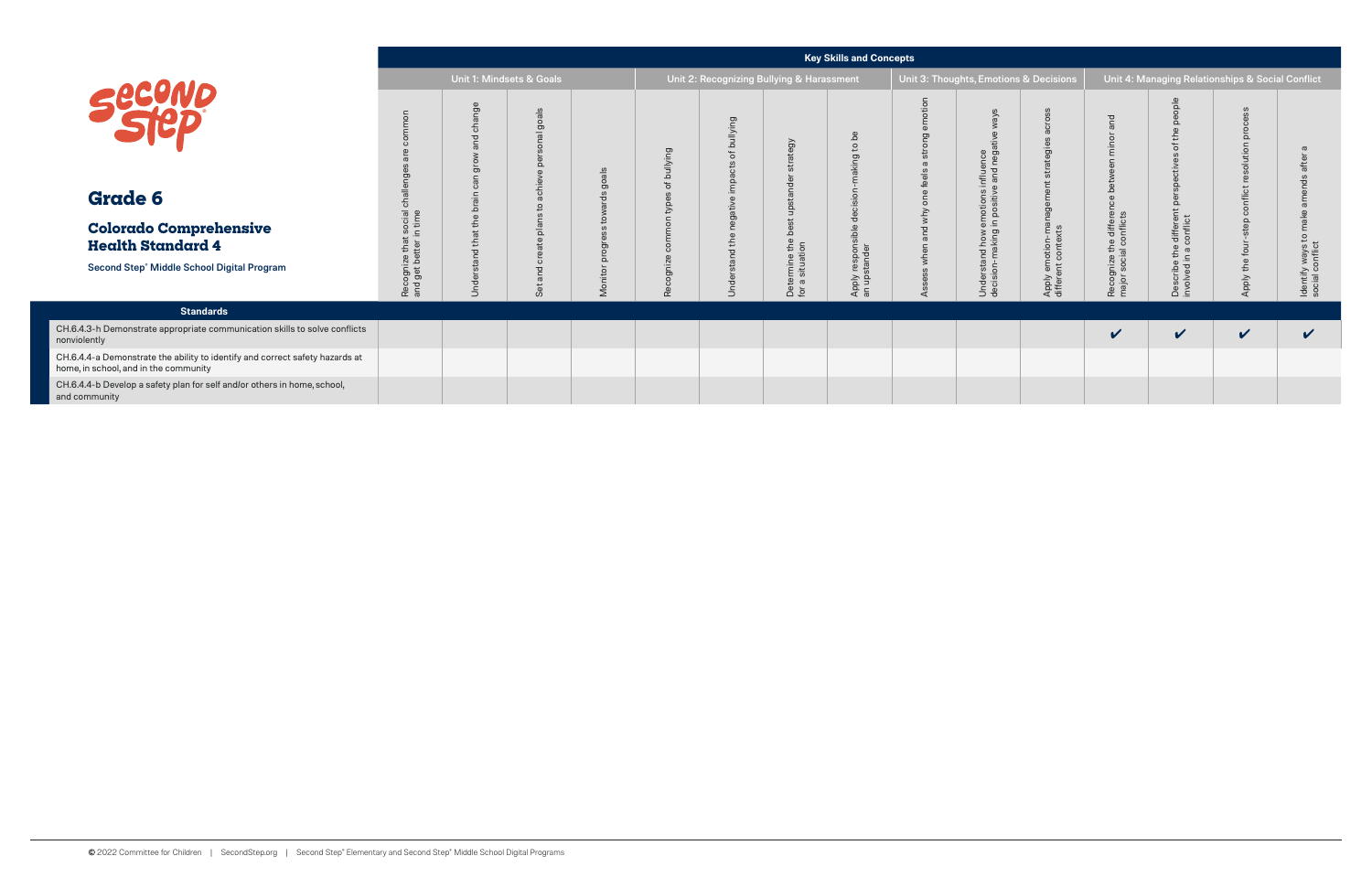|                                                                                                                                                                              |                                                            |                                                                             |                                             |                                                                         |                                                                |                                                                             |                                                                | <b>Key Skills and Concepts</b>                                                                       |                                               |                              |                                        |                            |                                               |                                                          |                                                  |              |
|------------------------------------------------------------------------------------------------------------------------------------------------------------------------------|------------------------------------------------------------|-----------------------------------------------------------------------------|---------------------------------------------|-------------------------------------------------------------------------|----------------------------------------------------------------|-----------------------------------------------------------------------------|----------------------------------------------------------------|------------------------------------------------------------------------------------------------------|-----------------------------------------------|------------------------------|----------------------------------------|----------------------------|-----------------------------------------------|----------------------------------------------------------|--------------------------------------------------|--------------|
|                                                                                                                                                                              |                                                            | Unit 1: Mindsets & Goals                                                    |                                             |                                                                         |                                                                |                                                                             | Unit 2: Recognizing Bullying & Harassment                      |                                                                                                      |                                               |                              | Unit 3: Thoughts, Emotions & Decisions |                            |                                               |                                                          | Unit 4: Managing Relationships & Social Conflict |              |
| <b>second</b>                                                                                                                                                                | common<br>are                                              | Understand that trying new things can help the<br>brain can grow and change | nterpret mistakes as learning opportunities | dentify roadblocks to goals and use If–Then<br>Plans to respond to them | and understand                                                 | $\overline{5}$                                                              | Understand students' rights to be protected<br>from harassment | $\sigma$<br>create<br>Understand students' responsibilities to<br>harassment-free school environment | influence<br>that<br>emotions                 |                              | strategies                             |                            | an<br>$\overline{c}$<br>contribute            | people<br>the<br>$\overleftarrow{\mathrm{o}}$<br>sctives | process<br>resolution                            | nds          |
| <b>Grade 7</b>                                                                                                                                                               |                                                            |                                                                             |                                             |                                                                         |                                                                |                                                                             |                                                                |                                                                                                      |                                               |                              |                                        |                            | that                                          | perspe                                                   | conflict                                         |              |
| <b>Colorado Comprehensive</b><br><b>Health Standard 4</b>                                                                                                                    | Recognize that social challenges<br>and get better in time |                                                                             |                                             |                                                                         | Recognize types of harassment<br>how they differ from bullying | Understand the impact of harassment<br>individuals and the school community |                                                                |                                                                                                      | ldentify the underlying<br>unhelpful thoughts | Recognize unhelpful thoughts | anage                                  | Reframe unhelpful thoughts | Identify the actions t<br>escalating conflict | Describe the different<br>involved in a conflict         | Apply the four-step                              |              |
| Second Step <sup>®</sup> Middle School Digital Program                                                                                                                       |                                                            |                                                                             |                                             |                                                                         |                                                                |                                                                             |                                                                |                                                                                                      |                                               |                              | Apply emotion-rr<br>across contexts    |                            |                                               |                                                          |                                                  |              |
| <b>Standards</b>                                                                                                                                                             |                                                            |                                                                             |                                             |                                                                         |                                                                |                                                                             |                                                                |                                                                                                      |                                               |                              |                                        |                            |                                               |                                                          |                                                  |              |
| CH.7.4.1-a Examine the social and economic consequences of marijuana,<br>illegal drugs, abuse of prescription drugs, alcohol, and tobacco                                    |                                                            |                                                                             |                                             |                                                                         |                                                                |                                                                             |                                                                |                                                                                                      |                                               |                              |                                        |                            |                                               |                                                          |                                                  |              |
| CH.7.4.1-b Explain how drugs are addictive (marijuana, illegal drugs,<br>prescription drugs, alcohol, and tobacco)                                                           |                                                            |                                                                             |                                             |                                                                         |                                                                |                                                                             |                                                                |                                                                                                      |                                               |                              |                                        |                            |                                               |                                                          |                                                  |              |
| CH.7.4.1-c Explain family rules, school policies, and community laws<br>related to the sale and use of marijuana, illegal drugs, prescription drugs,<br>alcohol, and tobacco |                                                            |                                                                             |                                             |                                                                         |                                                                |                                                                             |                                                                |                                                                                                      |                                               |                              |                                        |                            |                                               |                                                          |                                                  |              |
| CH.7.4.1-d Explain how drugs alter the body and the brain (marijuana, illegal<br>drugs, prescription drugs, alcohol, and tobacco)                                            |                                                            |                                                                             |                                             |                                                                         |                                                                |                                                                             |                                                                |                                                                                                      |                                               |                              |                                        |                            |                                               |                                                          |                                                  |              |
| CH.7.4.1-e Analyze the effects of marijuana, illegal drugs, prescription drugs,<br>alcohol, and tobacco on a person's ability to make decisions                              |                                                            |                                                                             |                                             |                                                                         |                                                                |                                                                             |                                                                |                                                                                                      |                                               |                              |                                        |                            |                                               |                                                          |                                                  |              |
| CH.7.4.2-a Describe the short- and long-term consequences of violence on<br>perpetrators, victims, and bystanders                                                            |                                                            |                                                                             |                                             |                                                                         | $\checkmark$                                                   | $\checkmark$                                                                | $\checkmark$                                                   | $\checkmark$                                                                                         |                                               |                              |                                        |                            |                                               |                                                          |                                                  |              |
| CH.7.4.2-b Explain the role of bystanders in escalating, preventing, or stopping<br>bullying, fighting, hazing, gossip, exclusion of individuals, or violence                |                                                            |                                                                             |                                             |                                                                         |                                                                | $\checkmark$                                                                | $\checkmark$                                                   | $\checkmark$                                                                                         |                                               |                              |                                        |                            |                                               |                                                          |                                                  |              |
| CH.7.4.2-c Describe strategies and skills one could use to avoid physical<br>fighting and violence                                                                           |                                                            |                                                                             |                                             |                                                                         |                                                                |                                                                             |                                                                | $\boldsymbol{\mathcal{U}}$                                                                           |                                               |                              | $\checkmark$                           | V                          | $\checkmark$                                  | V                                                        | $\checkmark$                                     | V            |
| CH.7.4.2-d Identify a variety of nonviolent ways to respond when<br>angry or upset                                                                                           |                                                            |                                                                             |                                             |                                                                         |                                                                |                                                                             |                                                                |                                                                                                      |                                               |                              | $\checkmark$                           | V                          | $\checkmark$                                  | V                                                        | $\checkmark$                                     | V            |
| CH.7.4.2-e Demonstrate the ability to identify a parent, trusted adult,<br>or appropriate legal authorities to whom school or community violence<br>should be reported       |                                                            |                                                                             |                                             |                                                                         |                                                                |                                                                             | $\checkmark$                                                   | $\checkmark$                                                                                         |                                               |                              |                                        |                            |                                               |                                                          |                                                  |              |
| CH.7.4.2-f Describe the dangers of and actions to be taken if aware of threats<br>to harm self or others                                                                     |                                                            |                                                                             |                                             |                                                                         |                                                                |                                                                             |                                                                |                                                                                                      |                                               |                              |                                        |                            |                                               |                                                          |                                                  |              |
| CH.7.4.2-g Describe the dangers of and actions to be taken if weapons are<br>seen or suspected in schools                                                                    |                                                            |                                                                             |                                             |                                                                         |                                                                |                                                                             |                                                                |                                                                                                      |                                               |                              |                                        |                            |                                               |                                                          |                                                  |              |
| CH.7.4.2-h Demonstrate appropriate communication skills to solve conflicts<br>nonviolently                                                                                   |                                                            |                                                                             |                                             |                                                                         |                                                                |                                                                             |                                                                |                                                                                                      |                                               |                              |                                        |                            | $\checkmark$                                  | $\checkmark$                                             | $\checkmark$                                     | $\checkmark$ |
| CH.7.4.3-a Describe first-response procedures needed to treat injuries and<br>other emergencies                                                                              |                                                            |                                                                             |                                             |                                                                         |                                                                |                                                                             |                                                                |                                                                                                      |                                               |                              |                                        |                            |                                               |                                                          |                                                  |              |
| CH.7.4.3-b Identify accepted procedures for emergency care and<br>lifesaving care                                                                                            |                                                            |                                                                             |                                             |                                                                         |                                                                |                                                                             |                                                                |                                                                                                      |                                               |                              |                                        |                            |                                               |                                                          |                                                  |              |
| CH.7.4.3-c Describe actions to take during severe weather or trauma-<br>related emergencies                                                                                  |                                                            |                                                                             |                                             |                                                                         |                                                                |                                                                             |                                                                |                                                                                                      |                                               |                              |                                        |                            |                                               |                                                          |                                                  |              |
| CH.7.4.3-d Analyze the role of peers, family, and media in causing or<br>preventing injuries                                                                                 |                                                            |                                                                             |                                             |                                                                         |                                                                |                                                                             |                                                                |                                                                                                      |                                               |                              |                                        |                            |                                               |                                                          |                                                  |              |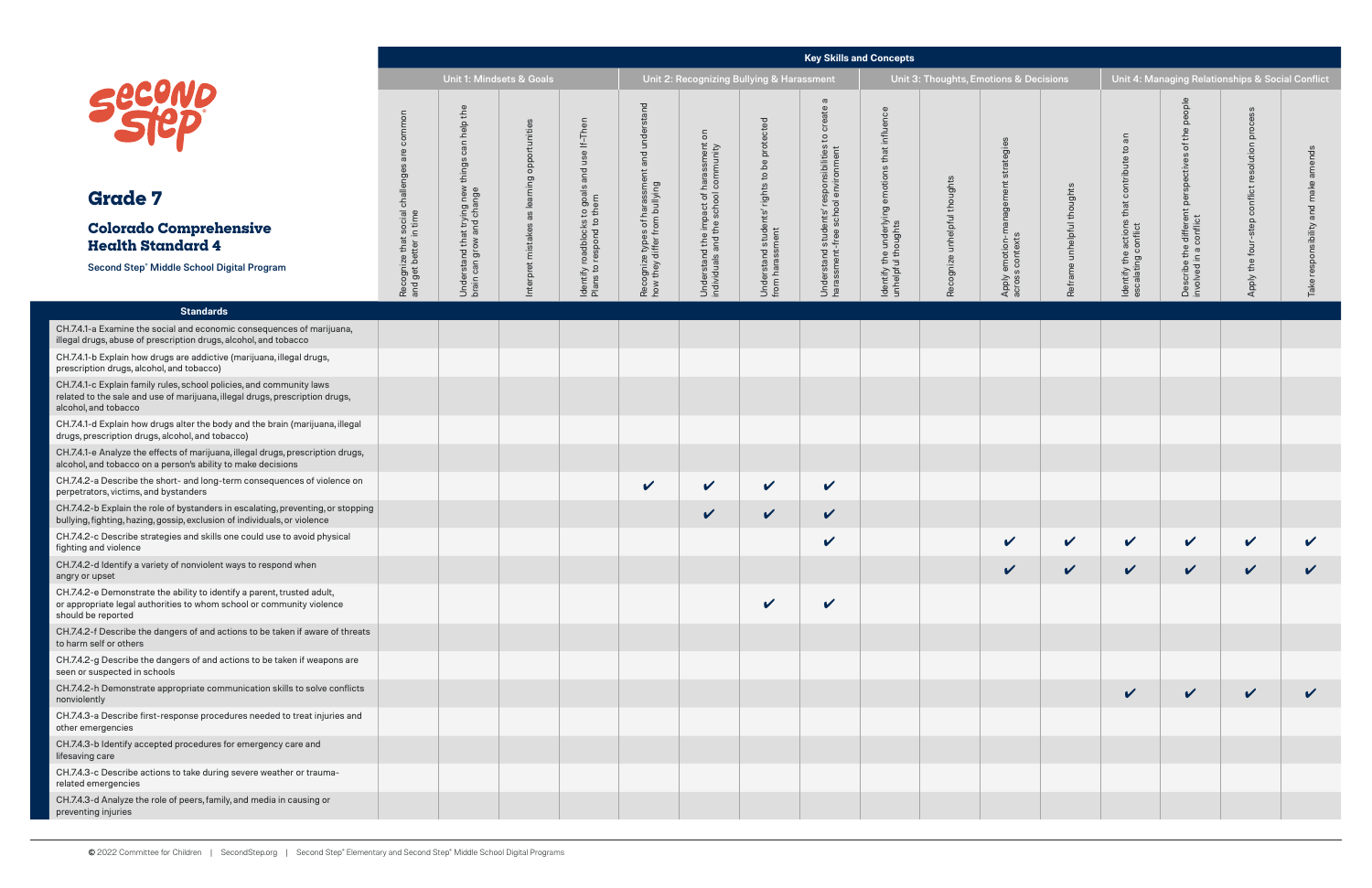## **Key Skills and Concepts**

| ts, Emotions & Dec <u>isions</u>           |                                            |                                                               | Unit 4: Managing Relationships<br>& Social Conflict                |                                                                             |
|--------------------------------------------|--------------------------------------------|---------------------------------------------------------------|--------------------------------------------------------------------|-----------------------------------------------------------------------------|
| Recognize that some stress can be positive | Apply stress-management strategies to cope | Recognize the signs of healthy and unhealthy<br>relationships | Treat others with respect despite differing<br>values and opinions | Apply conflict-management strategies when<br>values and perspectives differ |
|                                            |                                            |                                                               |                                                                    |                                                                             |
|                                            |                                            |                                                               |                                                                    |                                                                             |
|                                            |                                            |                                                               |                                                                    |                                                                             |
|                                            |                                            |                                                               |                                                                    |                                                                             |
|                                            |                                            |                                                               |                                                                    |                                                                             |
|                                            |                                            |                                                               |                                                                    |                                                                             |
|                                            |                                            |                                                               |                                                                    |                                                                             |
|                                            |                                            |                                                               |                                                                    |                                                                             |
|                                            |                                            |                                                               |                                                                    |                                                                             |
|                                            |                                            |                                                               |                                                                    |                                                                             |
|                                            |                                            |                                                               |                                                                    |                                                                             |
|                                            |                                            |                                                               |                                                                    |                                                                             |
|                                            |                                            |                                                               |                                                                    |                                                                             |

|                                                                                                                                                                                                    | Unit 1: Mindsets & Goals |                                             |                                                    |                                                              | Unit 2: Recognizing Bullying & Harassment |                                                                                          |                                                                                                            |                                                                                                  | Unit 3: Thoughts, Emotions & Decisions |                          |                                               | <b>Unit 4: Managing Relationships</b><br>& Social Conflict |                                                  |                                  |
|----------------------------------------------------------------------------------------------------------------------------------------------------------------------------------------------------|--------------------------|---------------------------------------------|----------------------------------------------------|--------------------------------------------------------------|-------------------------------------------|------------------------------------------------------------------------------------------|------------------------------------------------------------------------------------------------------------|--------------------------------------------------------------------------------------------------|----------------------------------------|--------------------------|-----------------------------------------------|------------------------------------------------------------|--------------------------------------------------|----------------------------------|
| <b>Secuve</b>                                                                                                                                                                                      | topics<br>tive<br>©⊔     | identity,<br>of their                       |                                                    | plan<br>and                                                  | ent                                       | Recognize that social and environmental<br>factors contribute to bullying and harassment | Recognize how social and environmental<br>factors contribute to bullying and harassment<br>in their school | and                                                                                              | anxiety<br>and                         | positive<br>$b$ e<br>can | cope<br>$\mathtt{S}$<br>$\omega$<br>strategie | ealthy<br>unh<br>and                                       | despite differing                                | $\frac{1}{2}$<br>es<br>strategie |
| <b>Grade 8</b>                                                                                                                                                                                     | disci                    | aspects                                     |                                                    |                                                              | and harassm                               |                                                                                          |                                                                                                            |                                                                                                  | stress<br>$\overleftarrow{\mathrm{o}}$ | stress                   |                                               | healthy<br>$\overleftrightarrow{\circ}$                    |                                                  |                                  |
| <b>Colorado Comprehensive</b><br><b>Health Standard 4</b>                                                                                                                                          |                          |                                             | Apply personal strengths to<br>develop an interest | Anticipate roadblocks to succ<br>strategies to overcome them |                                           |                                                                                          |                                                                                                            | Prepare to take action to disrupt<br>factors that contribute to bullying<br>harassment at school | signs                                  | some<br>that             | stress-management                             | signs                                                      | Treat others with respect<br>values and opinions | conflict-mar                     |
| Second Step® Middle School Digital Program                                                                                                                                                         | Follow norms when        | Identify important a<br>including interests |                                                    |                                                              | Recognize bullying                        |                                                                                          |                                                                                                            |                                                                                                  | Recognize the                          | Recognize                | Apply                                         | Recognize the s<br>relationships                           |                                                  | Apply                            |
| <b>Standards</b>                                                                                                                                                                                   |                          |                                             |                                                    |                                                              |                                           |                                                                                          |                                                                                                            |                                                                                                  |                                        |                          |                                               |                                                            |                                                  |                                  |
| CH.8.4.1-a Analyze potential risks and protective factors (e.g., personal, family,<br>and peer) that could impact drug use (marijuana, illegal drugs, prescription<br>drugs, alcohol, and tobacco) |                          |                                             |                                                    |                                                              |                                           |                                                                                          |                                                                                                            |                                                                                                  |                                        |                          |                                               |                                                            |                                                  |                                  |
| CH.8.4.1-b Determine situations that could lead to drug use (marijuana, illegal<br>drugs, prescription drugs, alcohol, and tobacco)                                                                |                          |                                             |                                                    |                                                              |                                           |                                                                                          |                                                                                                            |                                                                                                  |                                        |                          |                                               |                                                            |                                                  |                                  |
| CH.8.4.1-c Describe how mental and emotional health and life circumstances<br>can affect the use of marijuana, illegal drugs, prescription drugs,<br>alcohol, and tobacco                          |                          |                                             |                                                    |                                                              |                                           |                                                                                          |                                                                                                            |                                                                                                  |                                        |                          |                                               |                                                            |                                                  |                                  |
| CH.8.4.1-d Determine current cultural and societal drug trends and how they<br>could potentially influence adolescent use or non-use                                                               |                          |                                             |                                                    |                                                              |                                           |                                                                                          |                                                                                                            |                                                                                                  |                                        |                          |                                               |                                                            |                                                  |                                  |
| CH.8.4.2-a Analyze the validity of information, products, and services related<br>to the use of marijuana, illegal drugs, prescription drugs, alcohol, and tobacco                                 |                          |                                             |                                                    |                                                              |                                           |                                                                                          |                                                                                                            |                                                                                                  |                                        |                          |                                               |                                                            |                                                  |                                  |
| CH.8.4.2-b Analyze the accuracy of images of use of marijuana, illegal drugs,<br>prescription drugs, alcohol, and tobacco conveyed in the media, including<br>advertisements                       |                          |                                             |                                                    |                                                              |                                           |                                                                                          |                                                                                                            |                                                                                                  |                                        |                          |                                               |                                                            |                                                  |                                  |
| CH.8.4.3-a Use a decision-making process to avoid using drugs in a variety of<br>situations (marijuana, illegal drugs, prescription drugs, alcohol, and tobacco)                                   |                          |                                             |                                                    |                                                              |                                           |                                                                                          |                                                                                                            |                                                                                                  |                                        |                          |                                               |                                                            |                                                  |                                  |
| CH.8.4.3-b Analyze choices about using marijuana, illegal drugs,<br>prescription drugs, alcohol, and tobacco and how these choices can affect<br>friends and family                                |                          |                                             |                                                    |                                                              |                                           |                                                                                          |                                                                                                            |                                                                                                  |                                        |                          |                                               |                                                            |                                                  |                                  |
| Ch.8.4.3-c Develop personal plans to be drug-free                                                                                                                                                  |                          |                                             |                                                    |                                                              |                                           |                                                                                          |                                                                                                            |                                                                                                  |                                        |                          |                                               |                                                            |                                                  |                                  |
| CH.8.4.4-a Identify media and cultural messages that could lead to different<br>types of violence, including relational and sexual violence                                                        |                          |                                             |                                                    |                                                              |                                           |                                                                                          |                                                                                                            |                                                                                                  |                                        |                          |                                               |                                                            |                                                  |                                  |
| CH.8.4.4-b Examine the presence of violence in the media and its possible<br>effects on violent behavior                                                                                           |                          |                                             |                                                    |                                                              |                                           |                                                                                          |                                                                                                            |                                                                                                  |                                        |                          |                                               |                                                            |                                                  |                                  |
| CH.8.4.4-c Describe how one's beliefs, values, and familial and peer<br>relationships could promote relational violence                                                                            |                          |                                             |                                                    |                                                              |                                           |                                                                                          |                                                                                                            |                                                                                                  |                                        |                          |                                               |                                                            |                                                  |                                  |
| CH.8.4.4-d Identify verbal and nonverbal communication that constitutes<br>sexual harassment                                                                                                       |                          |                                             |                                                    |                                                              |                                           |                                                                                          |                                                                                                            |                                                                                                  |                                        |                          |                                               |                                                            |                                                  |                                  |
| CH.8.4.4-e Recognize behaviors that are perceived as sexually coercive, and<br>behaviors that are crimes                                                                                           |                          |                                             |                                                    |                                                              |                                           |                                                                                          |                                                                                                            |                                                                                                  |                                        |                          |                                               |                                                            |                                                  |                                  |
| CH.8.4.4-f Explain why and how rape and sexual assault should be reported to<br>a parent or trusted adult and appropriate legal authorities                                                        |                          |                                             |                                                    |                                                              |                                           |                                                                                          |                                                                                                            |                                                                                                  |                                        |                          |                                               |                                                            |                                                  |                                  |
| CH.8.4.4-g Formulate a plan to advocate for healthy, violence-free, respectful<br>relationships for one's self and community                                                                       | $\checkmark$             |                                             |                                                    |                                                              |                                           |                                                                                          | $\checkmark$                                                                                               | $\checkmark$                                                                                     |                                        |                          |                                               | $\checkmark$                                               |                                                  | $\boldsymbol{\mathcal{U}}$       |